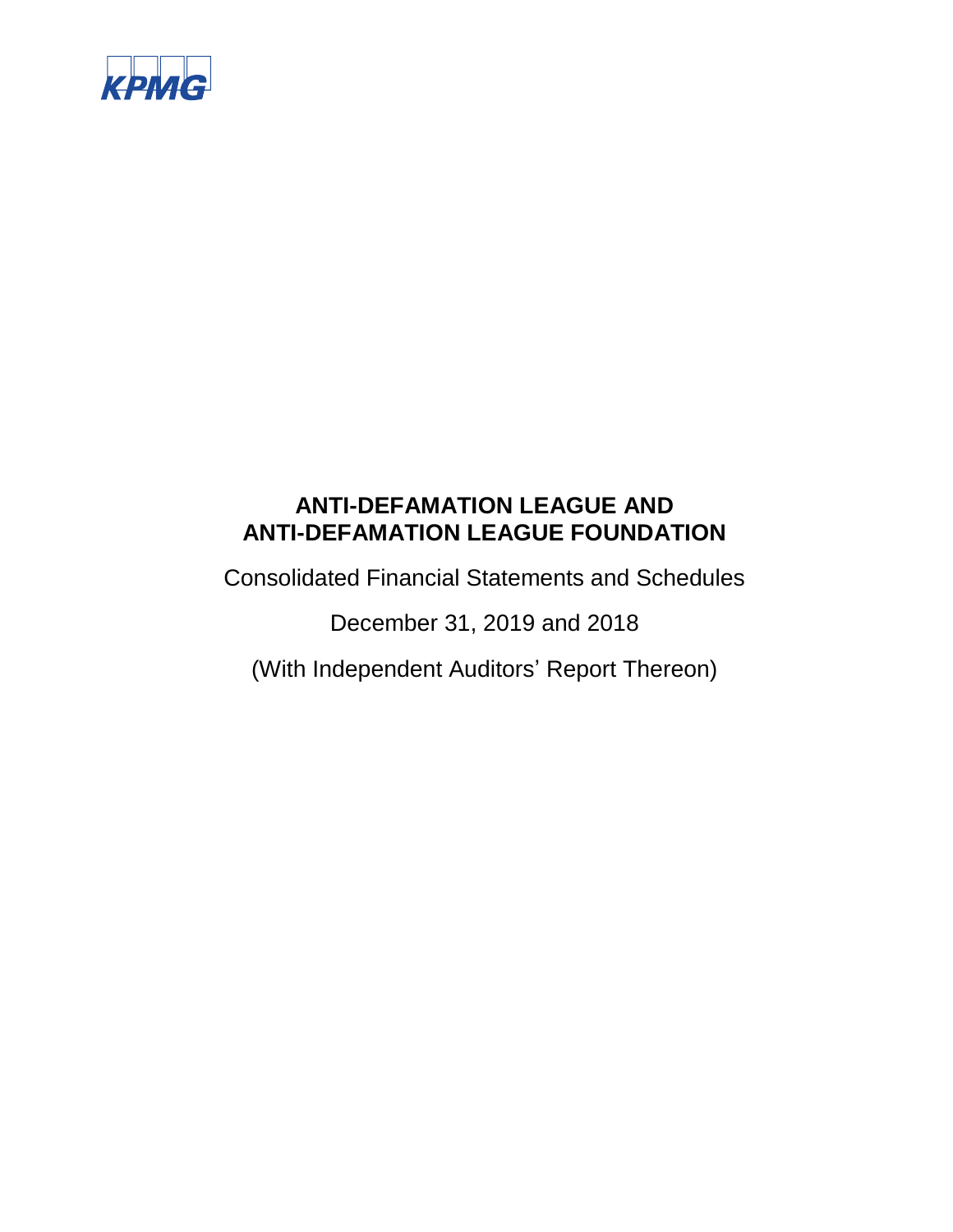

KPMG LLP 345 Park Avenue New York, NY 10154-0102

### **Independent Auditors' Report**

The Board of Directors Anti-Defamation League and The Board of Trustees Anti-Defamation League Foundation:

We have audited the accompanying consolidated financial statements of the Anti-Defamation League and Anti-Defamation League Foundation (collectively referred to as ADL), which comprise the consolidated balance sheets as of December 31, 2019 and 2018, and the related consolidated statements of activities, functional expenses, and cash flows for the years then ended, and the related notes to the consolidated financial statements.

### *Management's Responsibility for the Consolidated Financial Statements*

Management is responsible for the preparation and fair presentation of these consolidated financial statements in accordance with U.S. generally accepted accounting principles; this includes the design, implementation, and maintenance of internal control relevant to the preparation and fair presentation of consolidated financial statements that are free from material misstatement, whether due to fraud or error.

### *Auditors' Responsibility*

Our responsibility is to express an opinion on these consolidated financial statements based on our audits. We conducted our audits in accordance with auditing standards generally accepted in the United States of America. Those standards require that we plan and perform the audit to obtain reasonable assurance about whether the consolidated financial statements are free from material misstatement.

An audit involves performing procedures to obtain audit evidence about the amounts and disclosures in the consolidated financial statements. The procedures selected depend on the auditors' judgment, including the assessment of the risks of material misstatement of the consolidated financial statements, whether due to fraud or error. In making those risk assessments, the auditor considers internal control relevant to the organization's preparation and fair presentation of the consolidated financial statements in order to design audit procedures that are appropriate in the circumstances, but not for the purpose of expressing an opinion on the effectiveness of the organization's internal control. Accordingly, we express no such opinion. An audit also includes evaluating the appropriateness of accounting policies used and the reasonableness of significant accounting estimates made by management, as well as evaluating the overall presentation of the consolidated financial statements.

We believe that the audit evidence we have obtained is sufficient and appropriate to provide a basis for our audit opinion.

### *Opinion*

In our opinion, the consolidated financial statements referred to above present fairly, in all material respects, the consolidated financial position of Anti-Defamation League and Anti-Defamation League Foundation as of December 31, 2019 and 2018, and the changes in their net assets and their cash flows for the years then ended in accordance with U.S. generally accepted accounting principles.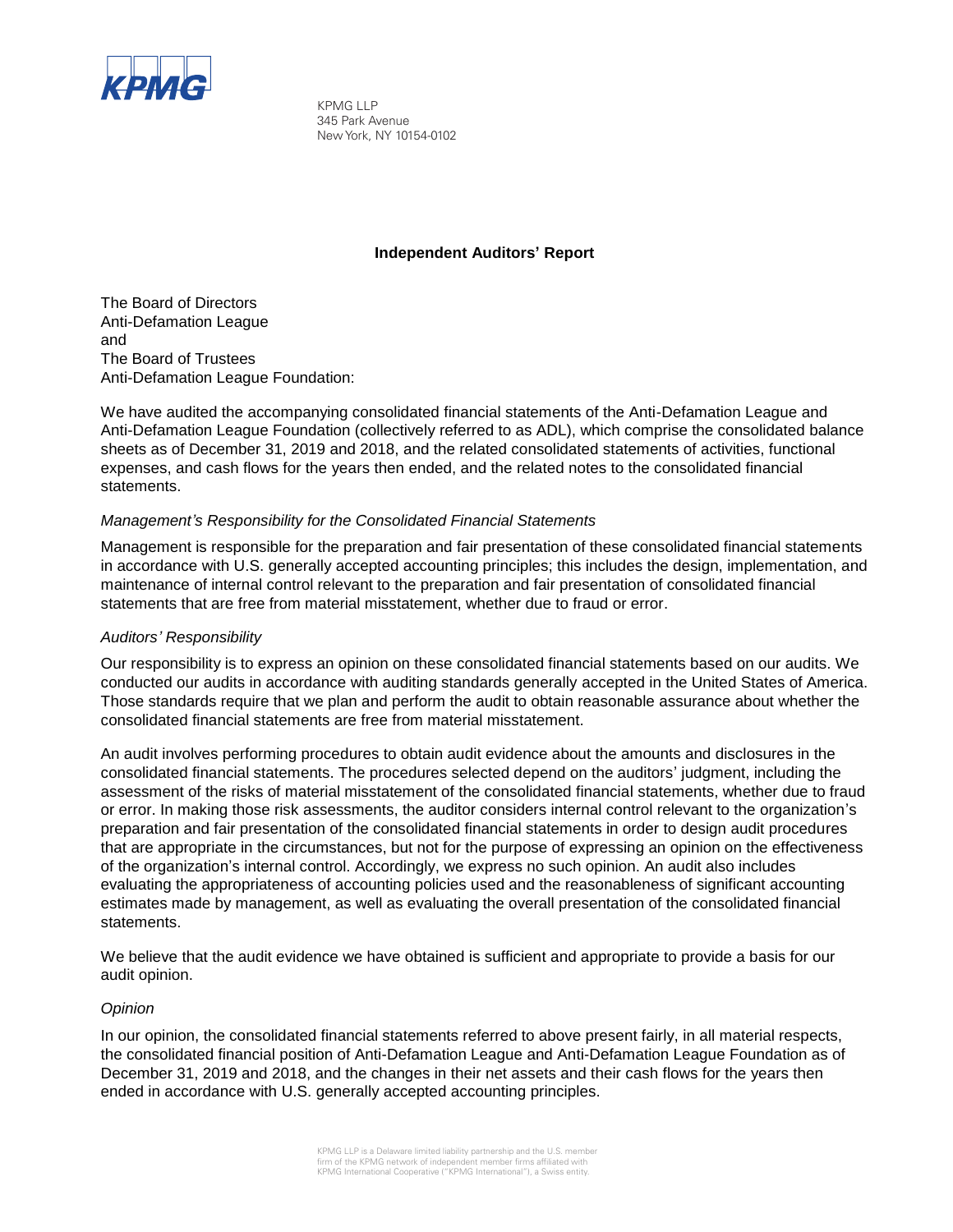

### *Other Matter*

Our audits were conducted for the purpose of forming an opinion on the consolidated financial statements as a whole. The 2019 consolidating and other supplementary information included in schedules 1 through 5 are presented for purposes of additional analysis and is not a required part of the 2019 consolidated financial statements. In addition, the accompanying consolidating balance sheet, statements of activities and cash flows are presented for purposes of additional analysis of the 2019 consolidated financial statements rather than to present the financial position or changes in net assets of the individual entities, and are not a required part of the 2019 consolidated financial statements. Such information is the responsibility of management and was derived from and relates directly to the underlying accounting and other records used to prepare the 2019 consolidated financial statements. The information has been subjected to the auditing procedures applied in the audit of the 2019 consolidated financial statements and certain additional procedures, including comparing and reconciling such information directly to the underlying accounting and other records used to prepare the 2019 consolidated financial statements or to the 2019 consolidated financial statements themselves, and other additional procedures in accordance with auditing standards generally accepted in the United States of America. In our opinion, the information is fairly stated in all material respects in relation to the 2019 consolidated financial statements as a whole.



August 27, 2020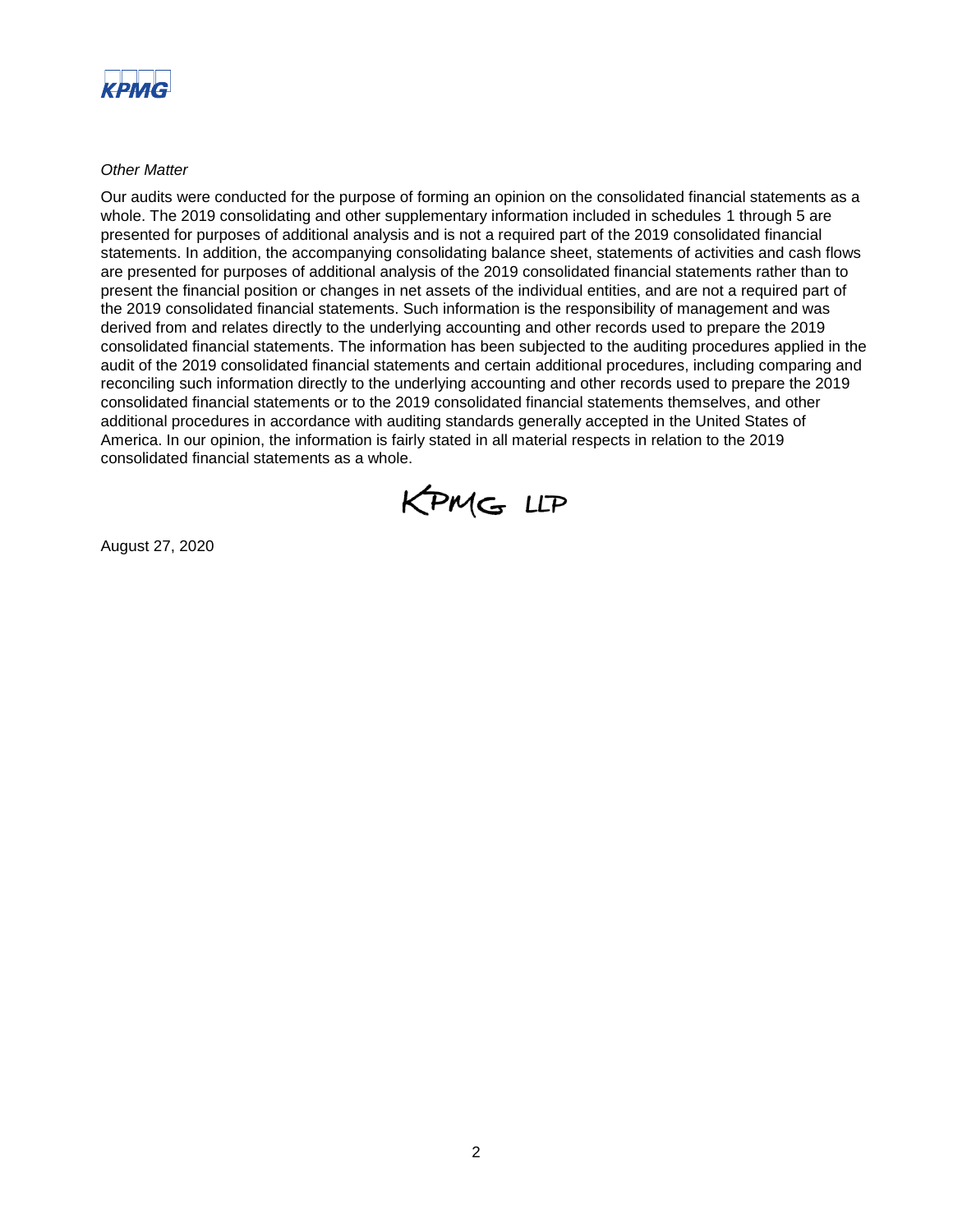Consolidated Balance Sheets

December 31, 2019 and 2018

| <b>Assets</b>                                                                                                                                                                                                                        | 2019                                                                    | 2018                                                             |
|--------------------------------------------------------------------------------------------------------------------------------------------------------------------------------------------------------------------------------------|-------------------------------------------------------------------------|------------------------------------------------------------------|
| Cash and cash equivalents<br>Contributions receivable, net (note 4)<br>Prepaid expenses and other assets (note 3)<br>Investments (note 3)<br>Property and equipment, net (note 5)                                                    | \$<br>24,168,981<br>30,332,947<br>11,444,248<br>99,014,840<br>8,861,067 | 20,807,348<br>21,283,234<br>4,076,392<br>93,356,407<br>9,230,211 |
| <b>Total assets</b>                                                                                                                                                                                                                  | \$<br>173,822,083                                                       | 148,753,592                                                      |
| <b>Liabilities and Net Assets</b>                                                                                                                                                                                                    |                                                                         |                                                                  |
| Liabilities:<br>Accounts payable and accrued expenses<br>Borrowings under lines of credit (note 8)<br>Deferred rent (note 8)<br>Liabilities under charitable trusts and annuity agreements<br>Long-term pension obligations (note 6) | \$<br>9,105,042<br>8,000,000<br>5,768,532<br>6,917,475<br>27,161,769    | 7,968,982<br>8,000,000<br>6,421,886<br>6,889,012<br>26,793,509   |
| <b>Total liabilities</b>                                                                                                                                                                                                             | 56,952,818                                                              | 56,073,389                                                       |
| Commitments and contingencies (note 8)                                                                                                                                                                                               |                                                                         |                                                                  |
| Net assets (accumulated deficit) (note 7):<br>Net assets (deficit) without donor restrictions:<br>Available for operations<br>Long-term pension obligations (note 6)<br>Board-designated endowment                                   | 17,604,452<br>(27, 161, 769)<br>3,566,233                               | 22,162,092<br>(26, 793, 509)<br>3,269,782                        |
| Total net deficit, net of long-term<br>pension obligations                                                                                                                                                                           | (5,991,084)                                                             | (1,361,635)                                                      |
| Net assets with donor restrictions:<br>Purpose or time restricted<br>Endowment fund                                                                                                                                                  | 35,497,033<br>87,363,316                                                | 21,030,623<br>73,011,215                                         |
| Total net assets with donor restrictions                                                                                                                                                                                             | 122,860,349                                                             | 94,041,838                                                       |
| Total net assets                                                                                                                                                                                                                     | 116,869,265                                                             | 92,680,203                                                       |
| Total liabilities and net assets                                                                                                                                                                                                     | \$<br>173,822,083                                                       | 148,753,592                                                      |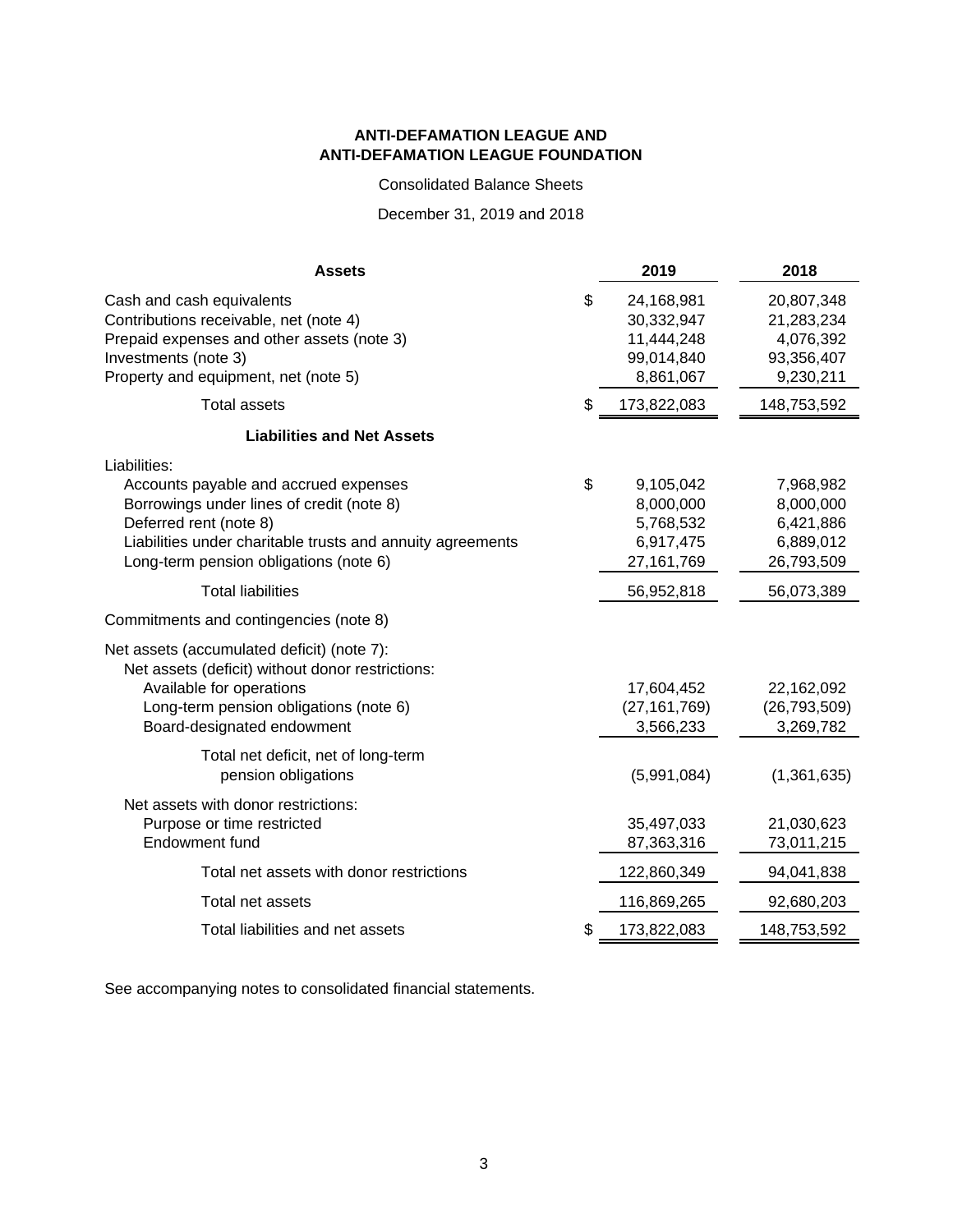Consolidated Statements of Activities

Years ended December 31, 2019 and 2018

|                                                                                                                                                                                                                             | 2019                                                                         | 2018                                                                         |
|-----------------------------------------------------------------------------------------------------------------------------------------------------------------------------------------------------------------------------|------------------------------------------------------------------------------|------------------------------------------------------------------------------|
| Changes in net assets without donor restrictions:                                                                                                                                                                           |                                                                              |                                                                              |
| Operating revenues:<br>Contributions (including special events revenue of \$17,650,000 and \$18,324,000, respectively)<br>Less:                                                                                             | \$<br>69,420,250                                                             | 71,712,122                                                                   |
| Provision for uncollectible contributions receivable<br>Direct special events expenses                                                                                                                                      | (1,352,024)<br>(4,601,953)                                                   | (1, 145, 729)<br>(5, 186, 701)                                               |
| Contributions, net                                                                                                                                                                                                          | 63,466,273                                                                   | 65,379,692                                                                   |
| Endowment return expended and other investment return (note 3)<br>Other income<br>Net assets released from restrictions in satisfaction of time and purpose                                                                 | 4,145,150<br>1,549,329<br>11,794,547                                         | 3,498,124<br>1,077,549<br>8,594,510                                          |
| Total operating revenues                                                                                                                                                                                                    | 80,955,299                                                                   | 78,549,875                                                                   |
| Operating expenses:                                                                                                                                                                                                         |                                                                              |                                                                              |
| Program services:<br>Regional operations<br>Education<br>Policy and programs<br>International affairs and interfaith programs<br>Leadership<br><b>Public awareness</b>                                                      | 24,486,002<br>7,380,538<br>12,374,933<br>5,521,239<br>3,753,693<br>7,106,955 | 23,810,488<br>6,148,182<br>11,325,006<br>3,113,618<br>4,045,246<br>8,041,547 |
|                                                                                                                                                                                                                             | 60,623,360                                                                   | 56,484,087                                                                   |
|                                                                                                                                                                                                                             |                                                                              |                                                                              |
| Supporting services:<br>Administration<br>Development                                                                                                                                                                       | 10,121,106<br>11,701,027                                                     | 11,073,438<br>11,196,857                                                     |
|                                                                                                                                                                                                                             | 21,822,133                                                                   | 22,270,295                                                                   |
| Total operating expenses                                                                                                                                                                                                    | 82,445,493                                                                   | 78,754,382                                                                   |
| Deficiency of operating revenues over operating expenses                                                                                                                                                                    | (1,490,194)                                                                  | (204, 507)                                                                   |
| Nonoperating activities:<br>Investment return greater (less) than amount appropriated (note 3)<br>Net periodic benefit cost (note 6)<br>Pension (charge) credit other than net periodic benefit cost (note 6)<br>Other, net | 302,881<br>(651, 673)<br>(2,730,182)<br>(60, 281)                            | (494,000)<br>(519, 636)<br>1,350,811<br>(47, 579)                            |
| Total nonoperating activities                                                                                                                                                                                               | (3, 139, 255)                                                                | 289,596                                                                      |
| (Decrease) increase in net assets without donor restrictions                                                                                                                                                                | (4,629,449)                                                                  | 85,089                                                                       |
| Changes in net assets with donor restrictions:<br>Contributions:<br>Endowment fund contributions (note 7)                                                                                                                   | 6,706,463                                                                    | 5,108,879                                                                    |
| Other restricted contributions                                                                                                                                                                                              | 24,432,782                                                                   | 7,283,585                                                                    |
| Total contributions with donor restrictions                                                                                                                                                                                 | 31,139,245                                                                   | 12,392,464                                                                   |
| Change in the value of charitable trust and annuity agreements<br>Investment return (loss) (note 3)<br>Net assets released from restrictions:                                                                               | (619, 174)<br>13,334,735                                                     | (80, 801)<br>(7, 142, 723)                                                   |
| Satisfaction of time and purpose<br>Endowment return appropriated                                                                                                                                                           | (11, 794, 547)<br>(3,241,748)                                                | (8,594,510)<br>(2,859,189)                                                   |
| Increase (decrease) in net assets with donor restrictions                                                                                                                                                                   | 28,818,511                                                                   | (6, 284, 759)                                                                |
| Increase (decrease) in net assets                                                                                                                                                                                           | 24,189,062                                                                   | (6, 199, 670)                                                                |
| Net assets at beginning of year                                                                                                                                                                                             | 92,680,203                                                                   | 98,879,873                                                                   |
| Net assets at end of year                                                                                                                                                                                                   | \$<br>116,869,265                                                            | 92,680,203                                                                   |
|                                                                                                                                                                                                                             |                                                                              |                                                                              |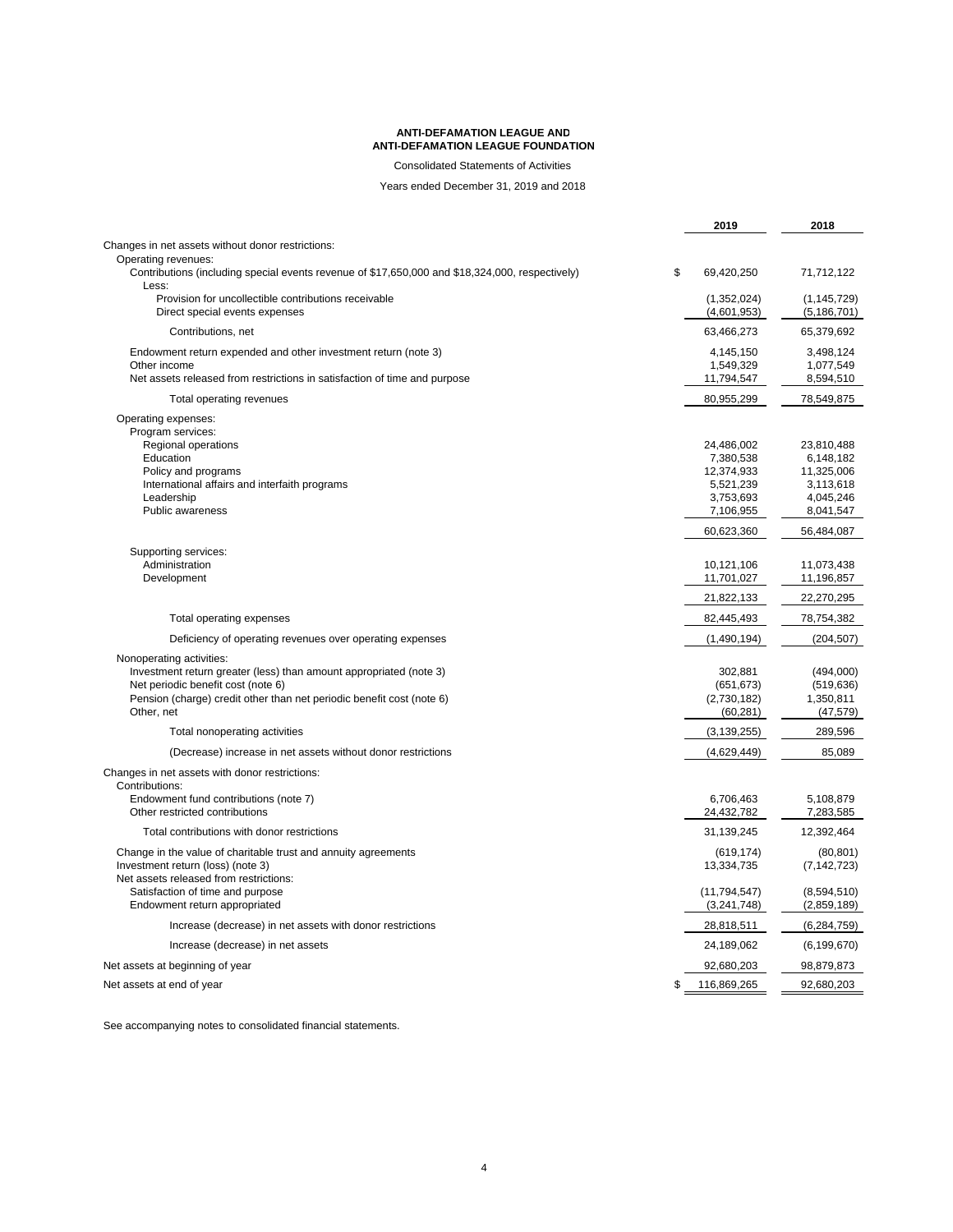#### Consolidated Statement of Functional Expenses

Year ended December 31, 2019

|                                                                                                                    | <b>Program services</b>                       |                                          |                                              |                                                        |                                        | <b>Supporting services</b>                 |                                                |                                          |                                              |                                              |                                                  |
|--------------------------------------------------------------------------------------------------------------------|-----------------------------------------------|------------------------------------------|----------------------------------------------|--------------------------------------------------------|----------------------------------------|--------------------------------------------|------------------------------------------------|------------------------------------------|----------------------------------------------|----------------------------------------------|--------------------------------------------------|
|                                                                                                                    | Regional<br>operations                        | Education                                | Policy and<br>programs                       | International<br>affairs and<br>interfaith<br>programs | Leadership                             | Public<br>Awareness                        | <b>Total</b><br>program<br>services            | Administration                           | Development                                  | Total<br>supporting<br>services              | <b>Total</b><br>expenses                         |
| Salaries<br>Personnel welfare and other related expenses                                                           | 3,662,218<br>3,778,185                        | 2.889.431<br>903,683                     | 6,158,673<br>1,735,029                       | 1.777.148<br>469,179                                   | 965.623<br>283,701                     | 3.246.260<br>955,544                       | 28.699.353<br>8,125,321                        | 3.795.363<br>1,252,463                   | 5.966.425<br>1,677,017                       | 9.761.788<br>2,929,480                       | 38.461.141<br>11,054,801                         |
| Total salaries and related expenses                                                                                | 17,440,403                                    | 3,793,114                                | 7,893,702                                    | 2,246,327                                              | 1,249,324                              | 4,201,804                                  | 36,824,674                                     | 5,047,826                                | 7,643,442                                    | 12,691,268                                   | 49,515,942                                       |
| Projects and functions<br>Office services and occupancy<br>Travel, meetings, and conferences<br>Research materials | 2,065,658<br>3.580.775<br>1,235,681<br>14,157 | 2,061,283<br>966,006<br>460,662<br>1.276 | 1,669,982<br>2.121.496<br>394,350<br>197,816 | 2,280,554<br>494.529<br>379,297<br>3,886               | 238,905<br>429.561<br>1,762,419<br>213 | 1.312.542<br>1.431.755<br>70,997<br>40.724 | 9.628.924<br>9.024.122<br>4,303,406<br>258,072 | 594,391<br>2,757,807<br>75,129<br>21,763 | 1.427.234<br>1.893.199<br>126,603<br>241,002 | 2,021,625<br>4.651.006<br>201.732<br>262,765 | 11,650,549<br>13,675,128<br>4,505,138<br>520,837 |
| Legal and financial<br>Other                                                                                       | 1,251<br>148,077                              | 6,027<br>92,170                          | 2,350<br>95,237                              | 17,585<br>99,061                                       | 1.762<br>71,509                        | 1,175<br>47,958                            | 30,150<br>554,012                              | 508,042<br>1,116,148                     | 18,781<br>350,766                            | 526,823<br>1,466,914                         | 556,973<br>2,020,926                             |
| Total operating expenses                                                                                           | 24,486,002                                    | 7,380,538                                | 12,374,933                                   | 5,521,239                                              | 3,753,693                              | 7,106,955                                  | 60,623,360                                     | 10,121,106                               | 11,701,027                                   | 21,822,133                                   | 82,445,493                                       |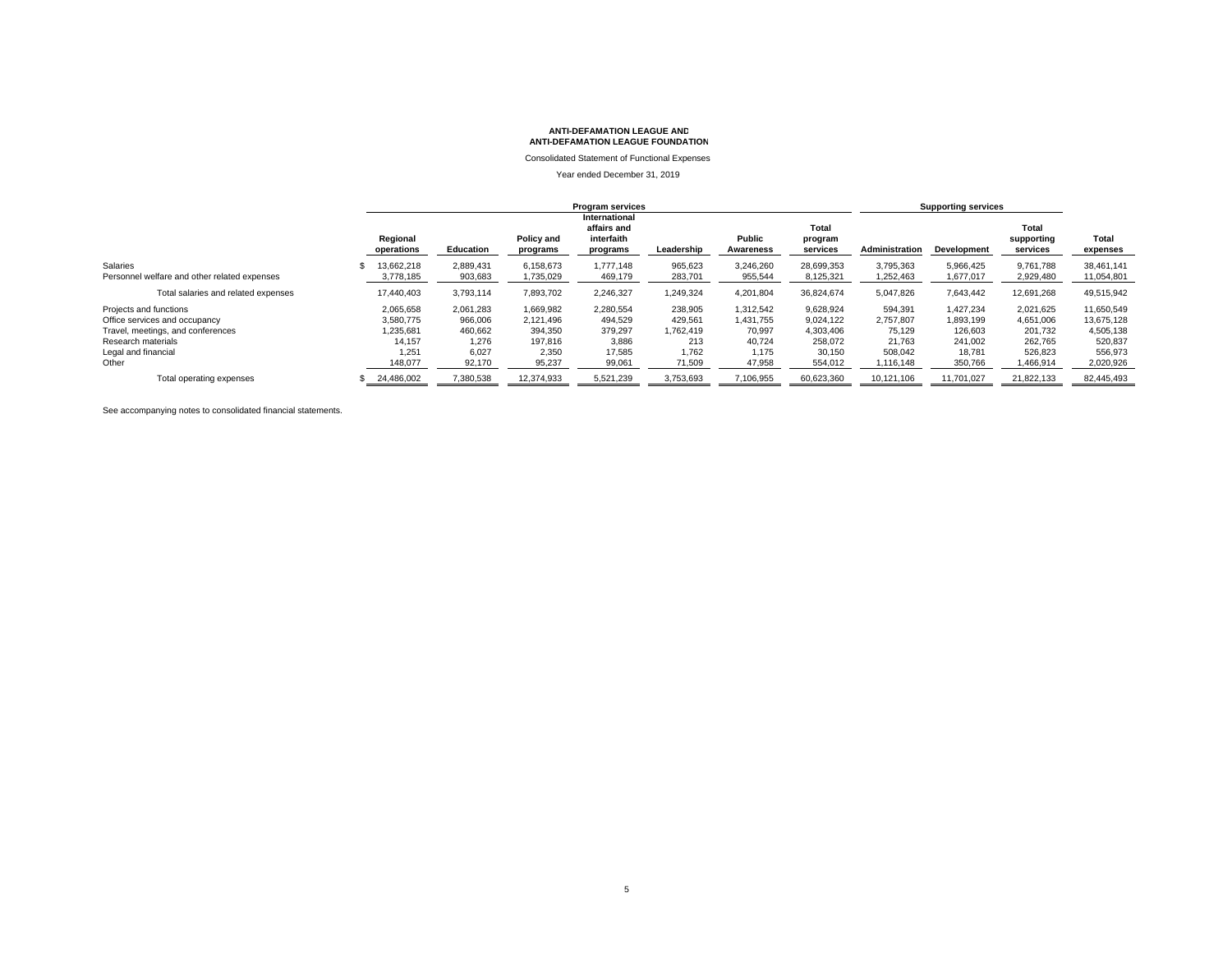#### Consolidated Statement of Functional Expenses

Year ended December 31, 2018

|                                                                                              |                                     | <b>Program services</b>         |                                   |                                                        |                                 |                                   | <b>Supporting services</b>          |                                 |                                   |                                   |                                       |
|----------------------------------------------------------------------------------------------|-------------------------------------|---------------------------------|-----------------------------------|--------------------------------------------------------|---------------------------------|-----------------------------------|-------------------------------------|---------------------------------|-----------------------------------|-----------------------------------|---------------------------------------|
|                                                                                              | Regional<br>operations              | Education                       | Policy and<br>programs            | International<br>affairs and<br>interfaith<br>programs | Leadership                      | Public<br>Awareness               | <b>Total</b><br>program<br>services | Administration                  | Development                       | Total<br>supporting<br>services   | <b>Total</b><br>expenses              |
| Salaries<br>Personnel welfare and other related expenses                                     | 13,906,342<br>3,437,204             | 2,328,600<br>629,687            | 5.352.971<br>1,427,657            | 1.474.171<br>350,676                                   | 734.326<br>191,989              | 3.151.512<br>724,916              | 26.947.922<br>6,762,129             | 3.951.541<br>1,285,582          | 5.545.884<br>1,405,268            | 9.497.425<br>2,690,850            | 36,445,347<br>9,452,979               |
| Total salaries and related expenses                                                          | 17,343,546                          | 2,958,287                       | 6,780,628                         | 1,824,847                                              | 926,315                         | 3,876,428                         | 33,710,051                          | 5,237,123                       | 6,951,152                         | 12,188,275                        | 45,898,326                            |
| Projects and functions<br>Office services and occupancy<br>Travel, meetings, and conferences | 1.350.612<br>3,799,860<br>1,131,342 | 1,704,972<br>917.064<br>460,625 | 1,334,590<br>2.461.075<br>411,621 | 240.773<br>465.984<br>421,545                          | 228.373<br>397.942<br>2.406.428 | 2.560.347<br>1.393.024<br>111.794 | 7.419.667<br>9.434.949<br>4,943,355 | 584.984<br>3,196,867<br>238,642 | 2,026,527<br>1,618,926<br>256.629 | 2.611.511<br>4.815.793<br>495.271 | 10,031,178<br>14,250,742<br>5,438,626 |
| Research materials<br>Legal and financial<br>Other                                           | 23,231<br>12.287<br>149,610         | 1,387<br>18,975<br>86,872       | 222,609<br>24,395<br>90,088       | 3,739<br>47,081<br>109,649                             | 53<br>18,296<br>67,839          | 45,293<br>12,198<br>42,463        | 296,312<br>133,232<br>546,521       | 6,882<br>466,572<br>1,342,368   | 135,669<br>20,424<br>187,530      | 142,551<br>486,996<br>1,529,898   | 438,863<br>620,228<br>2,076,419       |
| Total operating expenses                                                                     | 23,810,488                          | 6,148,182                       | 11,325,006                        | 3,113,618                                              | 4,045,246                       | 8,041,547                         | 56,484,087                          | 11,073,438                      | 11,196,857                        | 22,270,295                        | 78,754,382                            |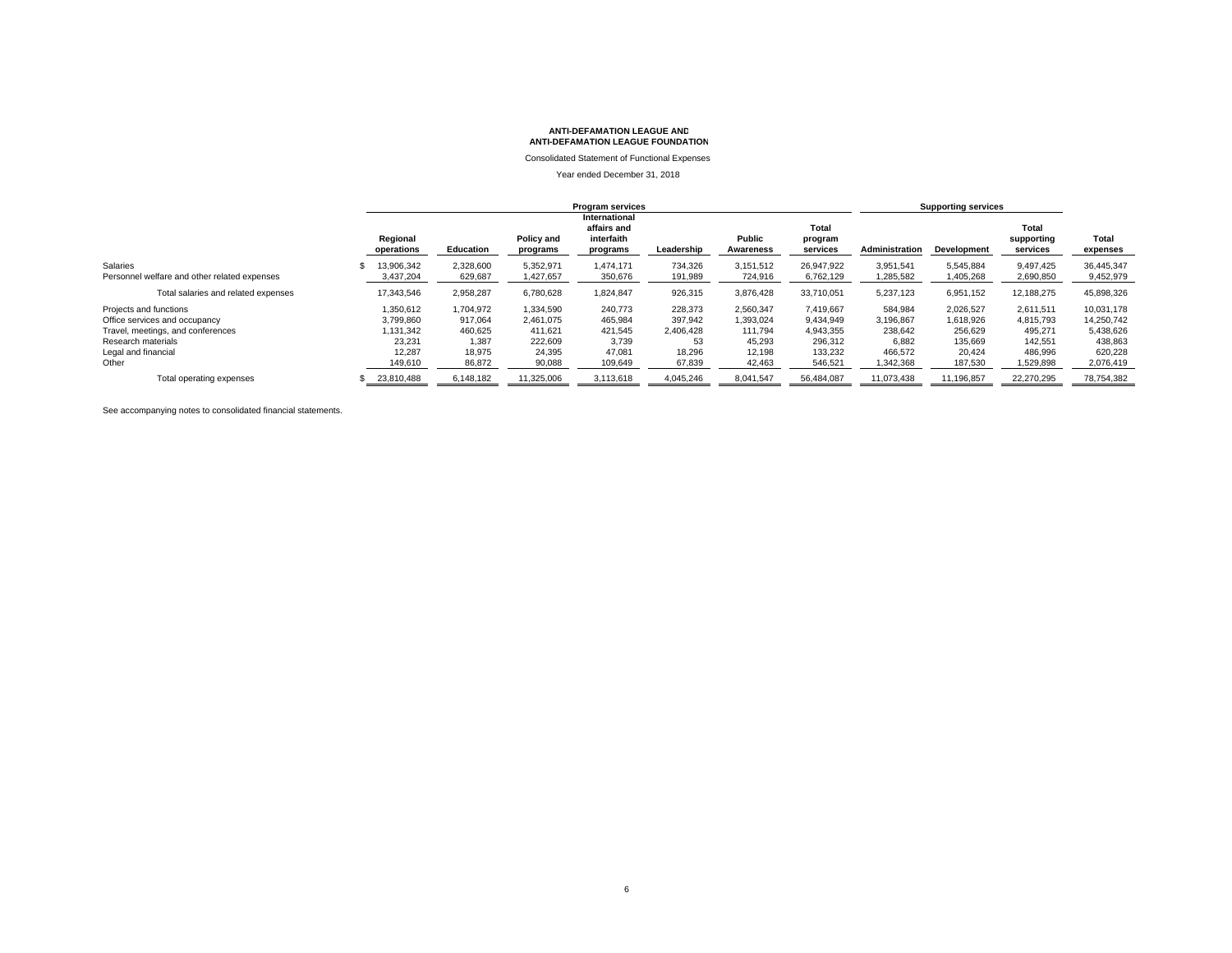Consolidated Statements of Cash Flows

Years ended December 31, 2019 and 2018

|                                                                                                                                                                                                                                                                                                                                                                                                                                                                                                                                                                      | 2019                                                                                                                                                   | 2018                                                                                                                                               |
|----------------------------------------------------------------------------------------------------------------------------------------------------------------------------------------------------------------------------------------------------------------------------------------------------------------------------------------------------------------------------------------------------------------------------------------------------------------------------------------------------------------------------------------------------------------------|--------------------------------------------------------------------------------------------------------------------------------------------------------|----------------------------------------------------------------------------------------------------------------------------------------------------|
| Cash flows from operating activities:                                                                                                                                                                                                                                                                                                                                                                                                                                                                                                                                |                                                                                                                                                        |                                                                                                                                                    |
| Increase (decrease) in net assets<br>Adjustments to reconcile increase (decrease) in net assets to net cash                                                                                                                                                                                                                                                                                                                                                                                                                                                          | \$<br>24,189,062                                                                                                                                       | (6, 199, 670)                                                                                                                                      |
| used in operating activities:<br>Pension charge (credit) other than net periodic benefit cost<br>Endowment fund contributions<br>Net (appreciation) depreciation in fair value of investments<br>Provision for uncollectible contributions receivable<br>Depreciation and amortization<br>Change in the value of charitable trust and annuity agreements<br>Changes in operating assets and liabilities:<br>Contributions receivable<br>Prepaid expenses and other assets<br>Accounts payable and accrued expenses<br>Deferred rent<br>Long-term pension obligations | 2,730,182<br>(6,706,463)<br>(13, 135, 392)<br>1,352,024<br>1,544,051<br>619,174<br>(9,033,026)<br>(642, 457)<br>1,136,060<br>(653, 354)<br>(2,361,922) | (1,350,811)<br>(5, 108, 879)<br>9,074,047<br>1,145,729<br>1,618,744<br>80,801<br>(5,620,996)<br>513,507<br>(479, 580)<br>(323, 791)<br>(2,006,802) |
| Net cash used in operating activities                                                                                                                                                                                                                                                                                                                                                                                                                                                                                                                                | (962,061)                                                                                                                                              | (8,657,701)                                                                                                                                        |
| Cash flows from investing activities:<br>Proceeds from sale of investments<br>Purchase of investments<br>Receivable for investment sold<br>Acquisition of property and equipment                                                                                                                                                                                                                                                                                                                                                                                     | 27,803,535<br>(20, 326, 576)<br>(6,725,399)<br>(1, 174, 907)                                                                                           | 24,499,304<br>(20, 139, 249)<br>(1,714,430)                                                                                                        |
| Net cash (used in) provided by investing activities                                                                                                                                                                                                                                                                                                                                                                                                                                                                                                                  | (423, 347)                                                                                                                                             | 2,645,625                                                                                                                                          |
| Cash flows from financing activities:<br>Endowment fund contributions<br>Change in contributions receivable restricted for endowment<br>Payments to charitable gift annuitants<br>Proceeds from charitable trusts and annuity gifts in excess of<br>amounts recognized as contributions                                                                                                                                                                                                                                                                              | 6,706,463<br>(1,368,711)<br>(966, 110)<br>375,399                                                                                                      | 5,108,879<br>(4,683,853)<br>(1,092,872)<br>80,235                                                                                                  |
| Net cash provided by (used in) financing activities                                                                                                                                                                                                                                                                                                                                                                                                                                                                                                                  | 4,747,041                                                                                                                                              | (587, 611)                                                                                                                                         |
| Net increase (decrease) in cash and cash equivalents                                                                                                                                                                                                                                                                                                                                                                                                                                                                                                                 | 3,361,633                                                                                                                                              | (6,599,687)                                                                                                                                        |
| Cash and cash equivalents at beginning of year                                                                                                                                                                                                                                                                                                                                                                                                                                                                                                                       | 20,807,348                                                                                                                                             | 27,407,035                                                                                                                                         |
| Cash and cash equivalents at end of year                                                                                                                                                                                                                                                                                                                                                                                                                                                                                                                             | \$<br>24,168,981                                                                                                                                       | 20,807,348                                                                                                                                         |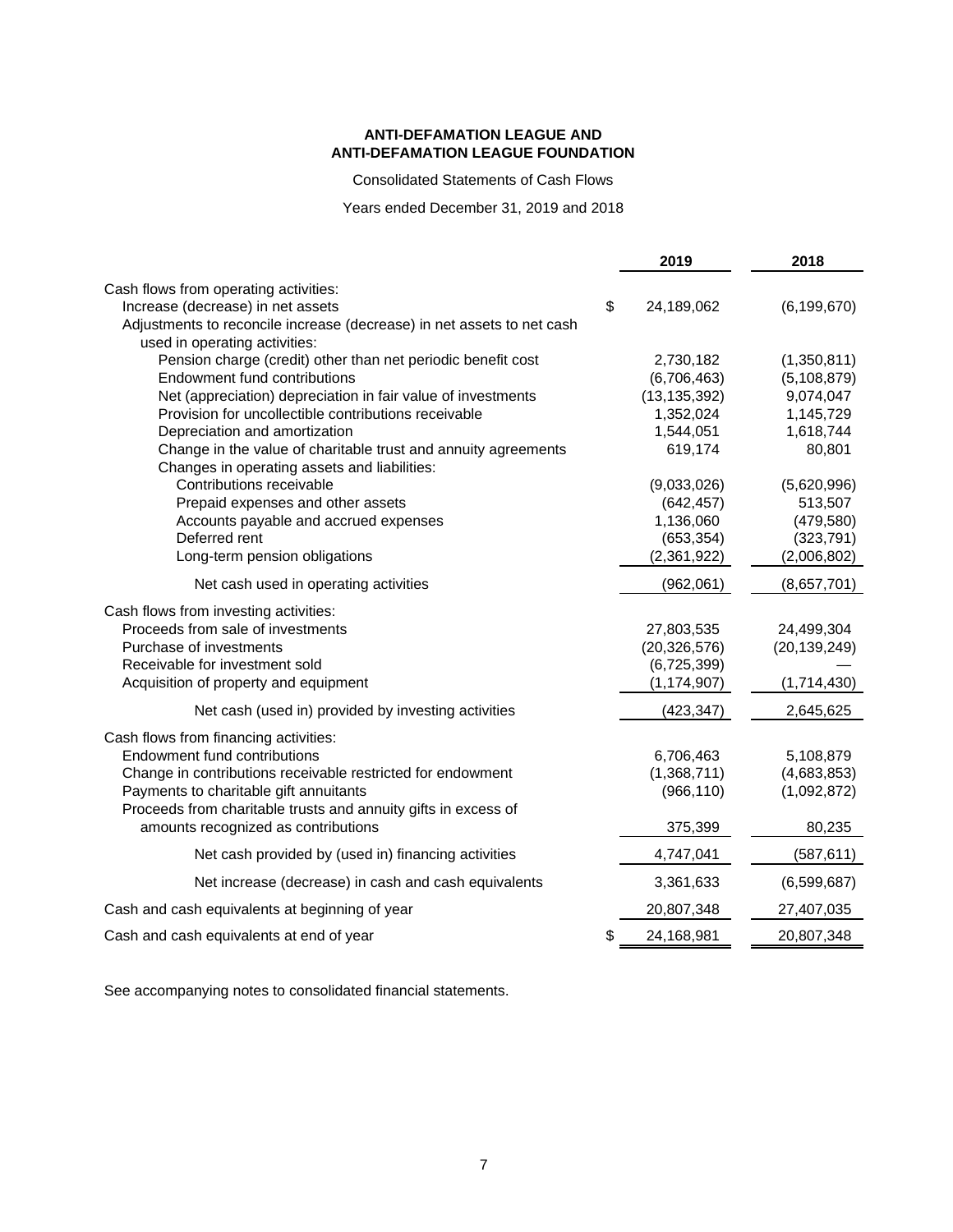Notes to Consolidated Financial Statements

December 31, 2019 and 2018

### **(1) Organization**

The Anti-Defamation League (the League) is a nonprofit organization formed in 1913 for the purpose of defending democratic ideals and eliminating anti-Semitism and bigotry in the United States (U.S.) and around the world, while providing knowledgeable leadership on a national level for the American Jewish community.

The Anti-Defamation League Foundation (the Foundation) was established in 1976 to assist the League in its principal objectives and to encourage and administer endowments.

Both the League and the Foundation (collectively referred to as ADL) are exempt from federal income taxes under Section 501(c)(3) of the Internal Revenue Code, except for tax on unrelated business income, if applicable.

The following functional classifications have been established to account for the program services of ADL:

### *(a) Regional Operations*

Supervises and coordinates the League's coast-to-coast network of regional offices. Establishes and monitors operating plans for each region, with particular focus on priority programs and activities, including anti-bias training for educators, students and law enforcement professionals; civil rights advocacy; monitoring and exposing of extremist activity; victim assistance; promotion of intergroup collaboration and understanding; and, response to hate crimes and bias incidents. Creates measures and metrics to evaluate regional reach and impact.

### *(b) Education*

Furthers the League's mission through the design and delivery of intergroup, Holocaust, anti-bias, and other educational programs and materials for use in P-12 classrooms, on college campuses, and with community groups, corporations, civic associations, religious organizations, youth movements, and other nontraditional learning contexts.

### *(c) Policy and Programs*

Encompasses the work of Civil Rights; Government Relations, Advocacy, and Community Engagement; the Center on Technology and Society; Law Enforcement and Community Security; the Center on Extremism; and Hispanic Affairs. The Civil Rights team, with three attorneys in New York, five area counsels around the country, and a Washington, D.C.-based Policy Planning Center, formulates and implements the League's civil rights agenda in a range of areas including anti-Semitism and all forms of bigotry, discrimination and bias motivated violence; religious freedom and church state separation; and immigration and refugee rights, preparing reports and memoranda, filing amicus briefs, and engaging in other forms of public advocacy. The Government Relations, Advocacy, and Community Engagement team promotes the League's mission in Washington, D.C. and around the country with a focus on legislative advocacy, outreach to government officials, and coalition building. The Center on Technology and Society, based in Silicon Valley, California, works to develop new strategies in the fight against hate online, analyzing and preparing reports on hate speech and cyber harassment, providing insights to government and policymakers, and exposing and countering specific cases of abuse and offensive content on the Internet. ADL's Rita and Leo Greenland Library, which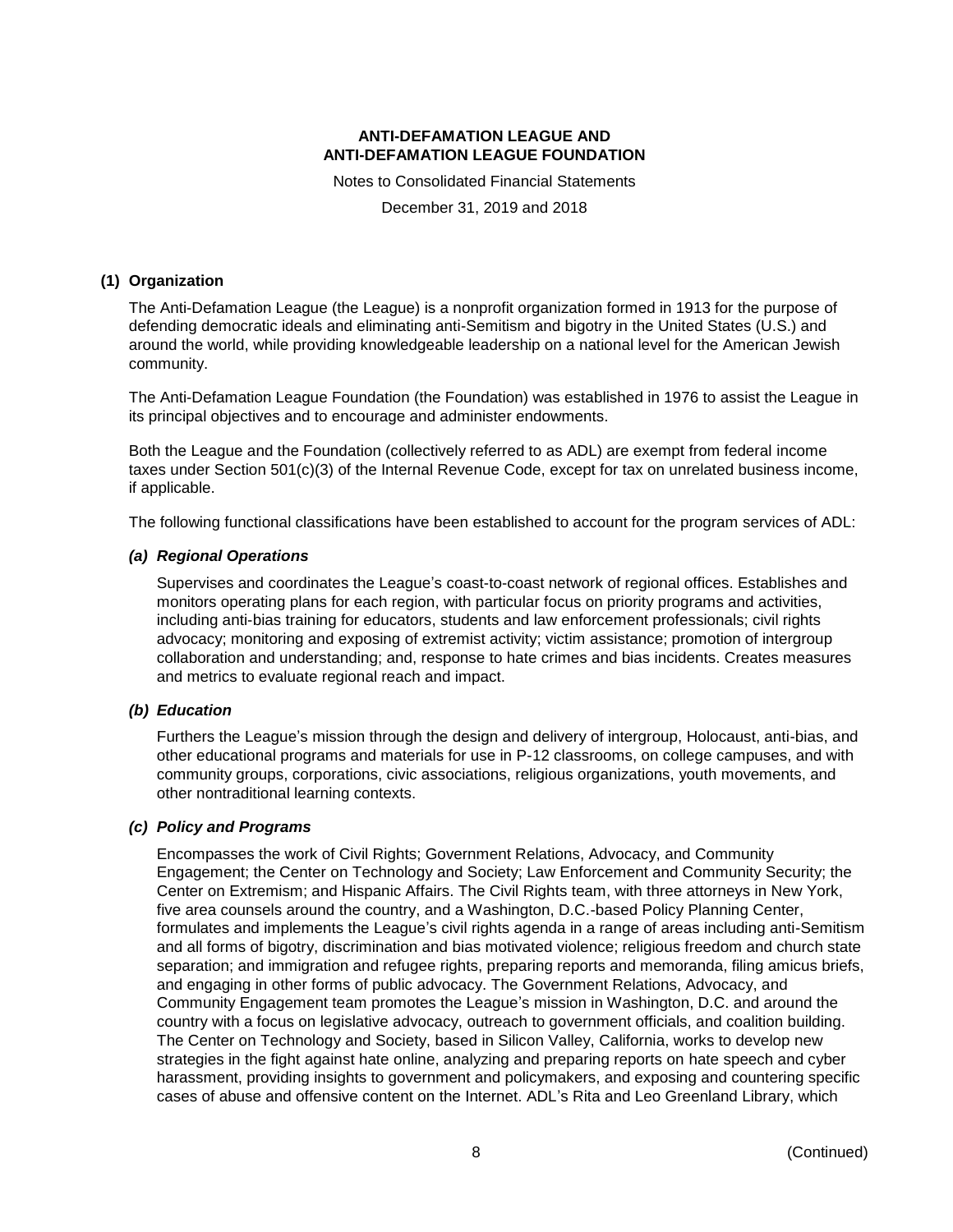Notes to Consolidated Financial Statements

December 31, 2019 and 2018

archives all of ADL's documents as well as mainstream and extremist publications, also resides in the Policy group. The Center on Extremism monitors and exposes extremist movements and individuals across the ideological spectrum, and provides actionable intelligence and data-based analysis to law enforcement, public officials, community leaders and technology companies. The Law Enforcement and Community Security team conducts training for law enforcement agencies on hate crimes, extremism and implicit bias, as well as programs on community security. Hispanic Affairs expands ADL's work with Hispanic/Latino communities in the U.S.

### *(d) International Affairs and Interfaith Programs*

Maintains contacts throughout Europe, Latin America, the Middle East, and the U.S. from which information is gathered relating to political and social movements that impact anti-Semitism and bigotry. Observes and analyzes trends around the world related to anti-Semitism and related issues. Prepares and disseminates reports and data regarding Israel's security, U.S.-Israel relations and anti-Semitism in the Middle East. Initiates educational programs on the Middle East and Israeli issues, as well as on international best practices on fighting anti-Semitism and bigotry. Maintains contact with faith leaders in the U.S. and other countries. Develops programs of cooperation on intergroup understanding and human relations with Catholic and Protestant religious groups at community, regional, and national levels. Participates in educational and action programs in interfaith efforts. Organizes training programs and curriculum development for seminars and religious oriented educational institutions.

### *(e) Leadership*

Recruits and develops and engages new leadership through special programmatic meetings and dissemination of programmatic materials.

### *(f) Public Awareness*

Presents the public face of ADL. Manages ADL's awareness through website and digital material, social media marketing, online video and newspaper campaigns, communications, relationships and the media. Keeps constituents informed of breaking news and issues involved with ADL's work. Prepares visual and print materials on ADL issues, goals and objectives; writes, edits and produces materials for all ADL divisions (reports, brochures, invitations newsletters, publications); and handles special projects such as exhibits and events.

### **(2) Summary of Significant Accounting Policies**

The consolidated financial statements have been prepared on the accrual basis of accounting and include the accounts of the League and the Foundation. All significant interorganizational balances and transactions have been eliminated in consolidation.

### *(a) Basis of Presentation*

ADL's net assets (including those associated with endowment funds), revenues, gains, and losses are classified based on the existence or absence of donor-imposed restrictions. Accordingly, net assets and changes therein are classified and reported as follows:

*Without donor restrictions* – Net assets that are free of donor-imposed restrictions. All revenues, gains, and losses that are not restricted by donors are included in this classification.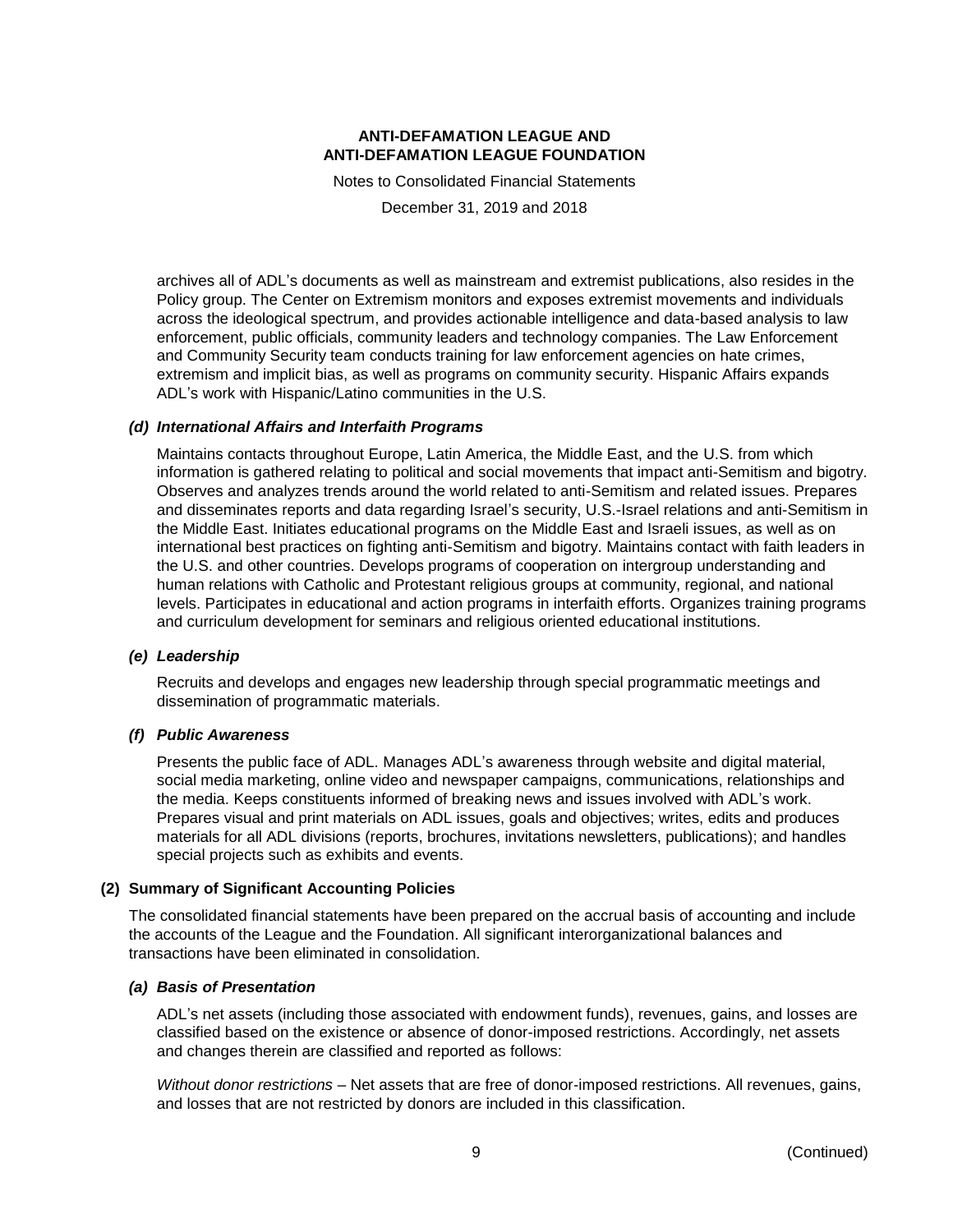Notes to Consolidated Financial Statements

December 31, 2019 and 2018

*With donor restrictions* – Net assets that are subject to donor-imposed restrictions. These net assets include donor restricted contributions that are subject to time or purpose restrictions and donor restricted endowments. Generally, the donors' imposed restrictions on the endowment fund permit the League and the Foundation to use all or part of the income earned on related investments for certain general or specific purposes.

Revenues are reported as increases in net assets without donor restrictions unless their use is limited by donor imposed restrictions. Expenses are reported as decreases in net assets without donor restrictions. Gains and losses on assets or liabilities are reported as increases or decreases in net assets without donor restrictions unless their use is restricted by explicit donor stipulation. Expirations of donor restrictions on net assets (i.e., the donor stipulated purpose has been fulfilled and/or the stipulated time period has elapsed) are reported as net assets released from restrictions.

### *(b) Use of Estimates*

The preparation of the consolidated financial statements in conformity with U.S. generally accepted accounting principles requires management to make estimates and assumptions that affect the reported amounts of assets and liabilities and disclosure of contingent assets and liabilities at the date of the consolidated financial statements and the reported amounts of revenues and expenses during the reporting period. Significant estimates made in the preparation of the consolidated financial statements include the fair value of alternative investments, net realizable value of contributions receivable, pension assumptions, and functional expense allocation. Actual results could differ from those estimates.

### *(c) Allocation of Functional Expenses*

The consolidated statements of functional expenses present expenses by function and natural classification. Expenses directly attributable to a specific functional area of ADL are reported as expenses of those functional areas. Expenses attributable to more than one program or supporting function are principally allocated based on headcount.

### *(d) Fair Value Measurements*

Assets and liabilities reported at fair value are required to be classified within a fair value hierarchy which gives preference to the use of observable inputs over unobservable inputs. Fair value is defined as the exchange price that would be received to sell an asset or paid to transfer a liability (an exit price) in the principal or most advantageous market for the asset or liability in an orderly transaction between market participants on the measurement date. The three levels of the fair value hierarchy are as follows:

- Level 1 inputs are quoted or published prices (unadjusted) in active markets for identical assets or liabilities that a reporting entity has the ability to access at the measurement date.
- Level 2 inputs are inputs other than quoted or published prices included in Level 1 that are either directly or indirectly observable for the assets or liabilities.
- Level 3 inputs are unobservable inputs for the assets or liabilities.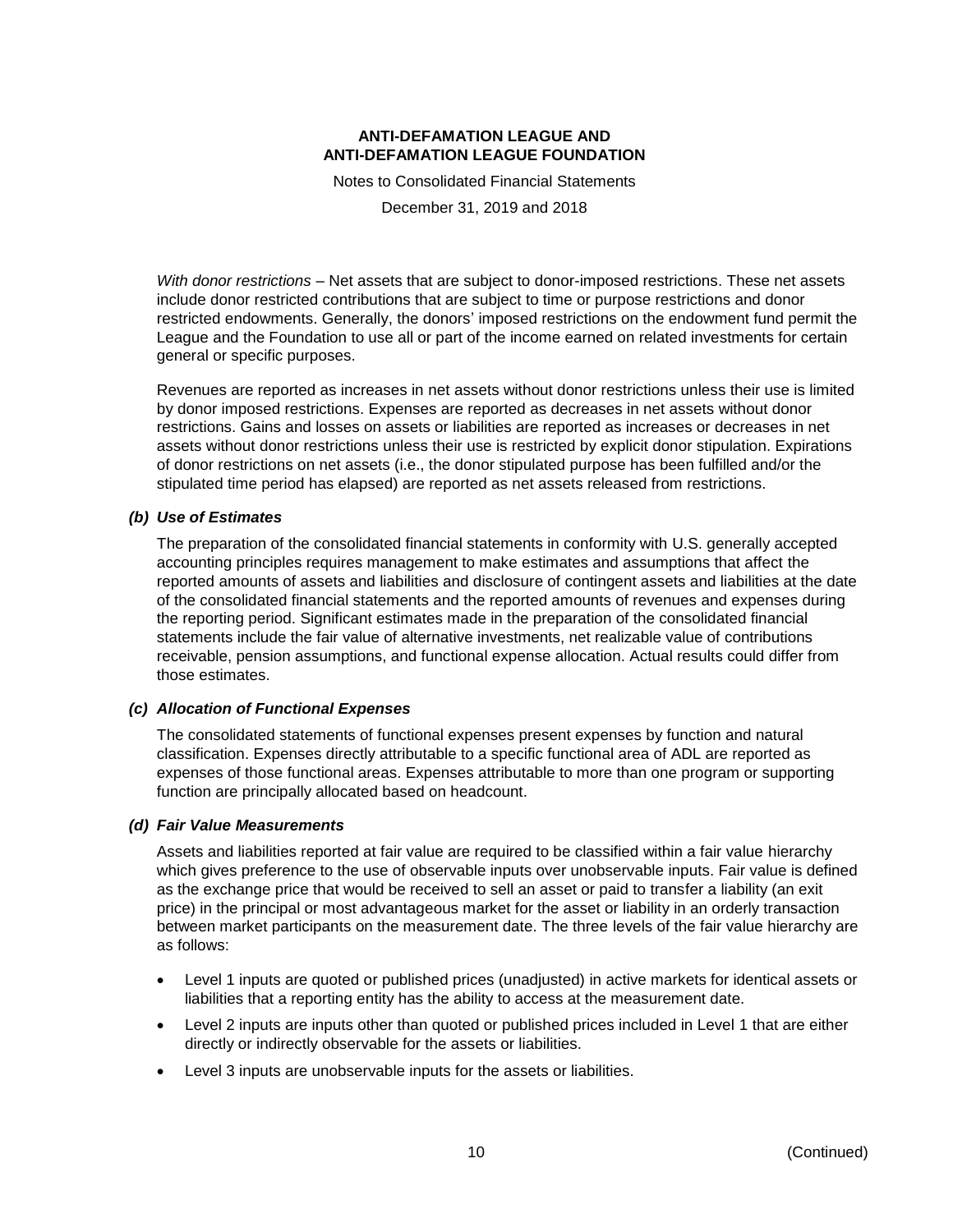Notes to Consolidated Financial Statements

December 31, 2019 and 2018

The classification of investments in the fair value hierarchy is not necessarily an indication of the risks, liquidity, or degree of difficulty in estimating the fair value of each investment's underlying assets and liabilities.

### *(e) Cash and Cash Equivalents*

Cash and cash equivalents represent highly liquid investments with original maturities of three months or less at the time of purchase, except for those short-term investments managed by ADL's investment managers as part of their long-term investment strategies, which are included in investments in the accompanying consolidated balance sheets.

#### *(f) Investments*

Investments in short-term instruments, fixed income securities, mutual funds, equity securities and the equity investment trust are carried at fair value based on quoted or published market prices. Investments in absolute return funds, limited partnerships, and other nonpublicly traded investments are stated at estimated fair value which, as a practical expedient, is the net asset value as provided by the investment managers, and evaluated for reasonableness by ADL. The real estate limited partnership is stated at fair value based on an independent appraisal.

#### *(g) Contributions*

Contributions, including unconditional promises to give, are recorded as contributions in the accompanying consolidated statements of activities when pledged, less an estimated amount for contributions deemed uncollectible and less a discount for pledges due in future years. Contributions are considered to be available for unrestricted use unless restricted by donors to specific purposes. Conditional contributions, including promises to give, are not recognized until they become unconditional, that is, when the conditions on which they depend are substantially met.

ADL reports gifts of cash and other assets as having donor restrictions if they are received with donor stipulations that limit their use, except for those restrictions met in the same fiscal year as received, which are reported as revenues without donor restrictions. When a donor restriction expires, that is, when a stipulated time restriction ends or purpose restriction is accomplished, net assets with donor restrictions are reclassified to net assets without donor restrictions and reported in the accompanying consolidated statements of activities as net assets released from restrictions. Net assets released from restrictions related to endowment appropriations are reported as endowment return appropriated.

Donated assets and contributed services that meet the criteria for recognition are recorded at fair value at date of gift. The fair value of readily marketable donated assets is based upon published market prices. The fair value of all other assets is based on independent appraisal or estimates of proceeds to be received upon disposition.

### *(h) Split-Interest Agreements*

Contributions of assets placed in trusts in which ADL has a remainder interest and charitable gift annuities are recorded at the date the assets are received after recording liabilities for the actuarial present value of the estimated payments to be made to the donors and/or other beneficiaries. Such contributions are recorded as with or without donor restrictions in the accompanying consolidated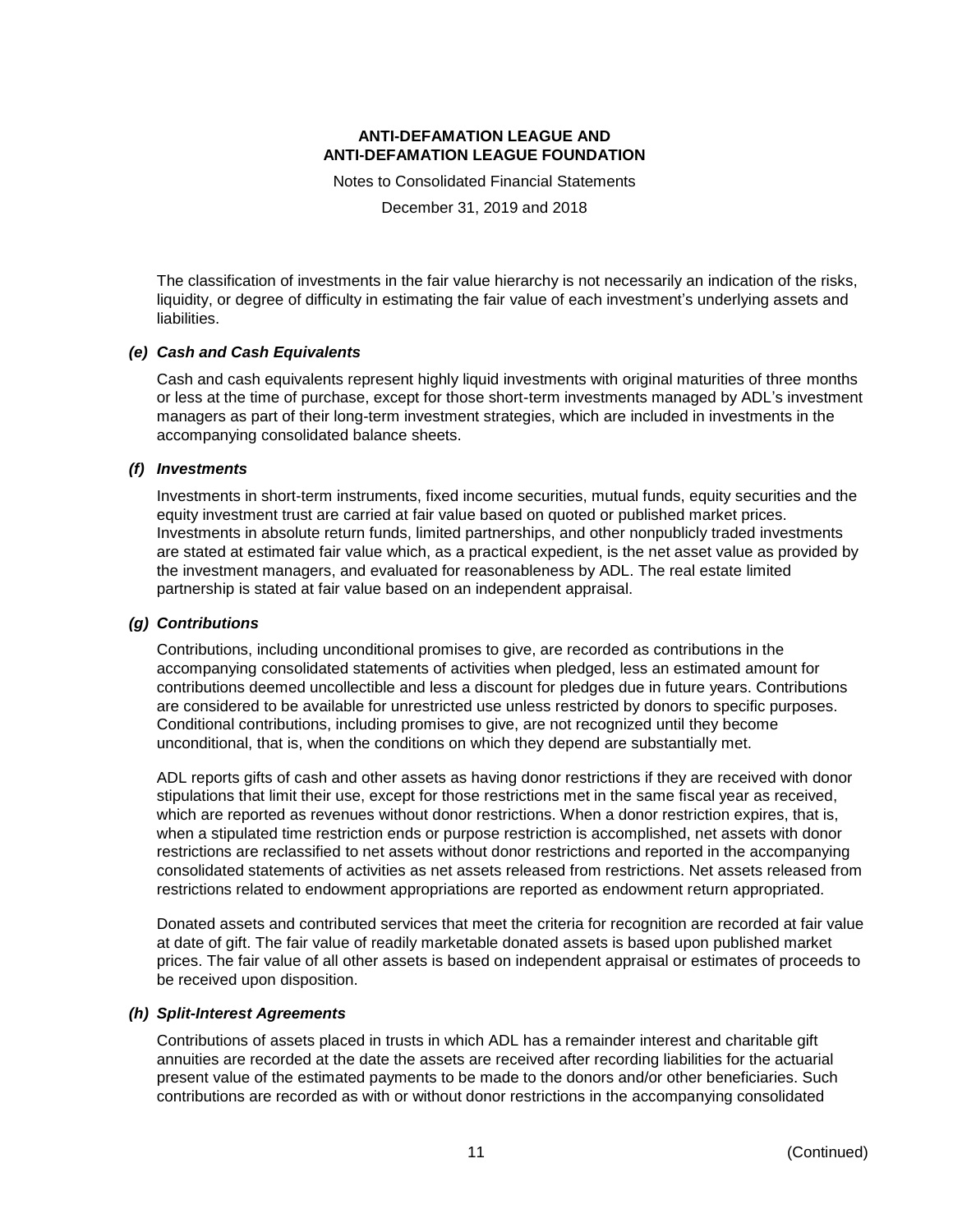Notes to Consolidated Financial Statements

December 31, 2019 and 2018

statements of activities based on the absence or presence of donor imposed restrictions. The liabilities are adjusted annually for changes in the value of the assets and changes in the estimates of future benefits and are classified as Level 3 in the fair value hierarchy. The adjustments are recorded as change in the value of charitable trust and annuity agreements in the accompanying consolidated statements of activities. The present value of payments to the donors and beneficiaries of the annuities is calculated using a discount rate of 3.15% and 4.15% in 2019 and 2018, respectively.

### *(i) Fixed Assets*

Property and equipment are stated at cost except those assets received by gift, which are stated at fair value at date of gift. Property and equipment are depreciated over their estimated useful lives using the straight-line method.

### *(j) Income Tax*

ADL recognizes the effect of income tax positions only if those positions are more likely than not of being sustained. Income generated from activities unrelated to ADL's exempt purpose is subject to tax under Internal Revenue Code Section 511 and is reported and paid with the Internal Revenue Service Form 990-T (*Exempt Organization Business Income Tax Return*).

#### *(k) Reclassification*

Certain prior year financial statement amounts have been reclassified to be consistent with the current year financial statement presentation.

### *(l) Adoption of Accounting Pronouncement*

ADL adopted Accounting Standards Update (ASU) No. 2018-08, *Clarifying the Scope and the Accounting Guidance for Contributions Received and Contributions Made*, which clarifies and improves the guidance for contributions received and contribution made for the fiscal year ended December 31, 2019. The amendments in this ASU are intended to assist entities in (1) evaluating whether transactions should be accounted for as contributions (nonreciprocal transactions) within the scope of Topic 958, *Not-for-Profit Entities*, or as exchange (reciprocal) transactions subject to other guidance and (2) determining whether a contribution is conditional. A contribution is conditional when it is subject to a donor-imposed condition that includes a right of return (either a return of assets transferred or a right of release from a promise to transfer assets) and a barrier that must be overcome before the recipient is entitled to the assets transferred or promised. The adoption of the ASU did not have a material impact on the consolidated financial statements.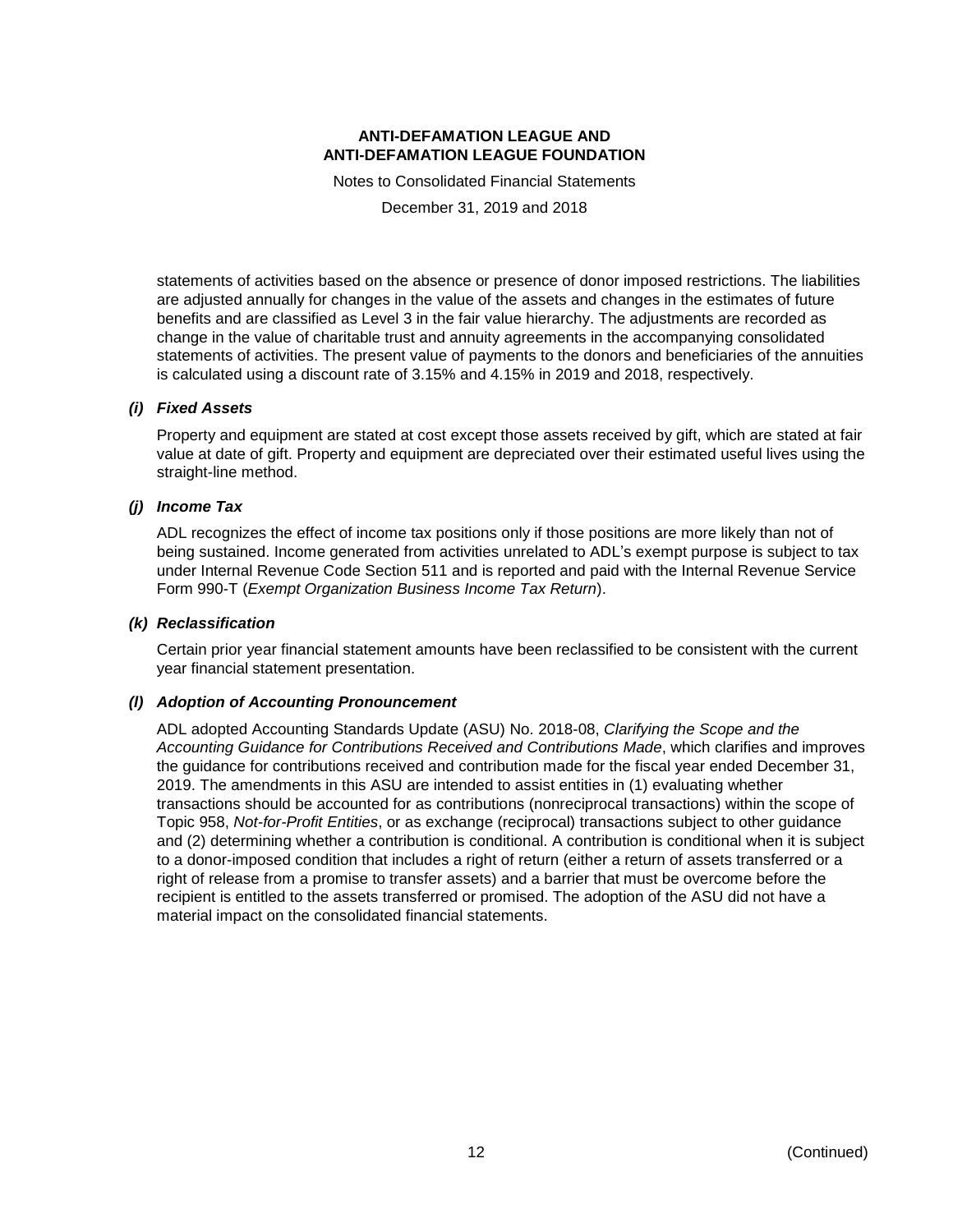Notes to Consolidated Financial Statements

December 31, 2019 and 2018

### **(3) Investments**

Investments at fair value as of December 31, 2019 are as follows:

|                                             | <b>Fair value</b> | Level 1    | Level <sub>2</sub> | Level 3   |
|---------------------------------------------|-------------------|------------|--------------------|-----------|
| Invested cash and short-term investments \$ | 910,867           | 910,867    |                    |           |
| Fixed income securities - government        | 861,942           | 861,942    |                    |           |
| Mutual funds - equities:                    |                   |            |                    |           |
| Domestic                                    | 10,126,728        | 9,735,599  | 391,129            |           |
| International                               | 14,899,012        | 14,563,758 | 335,254            |           |
| Mutual funds - fixed income:                |                   |            |                    |           |
| Domestic                                    | 6,768,923         | 6,419,700  | 349,223            |           |
| Mutual funds - real assets                  | 5,064,678         | 5,064,678  |                    |           |
| Common stocks:                              |                   |            |                    |           |
| Domestic                                    | 12,567,502        | 12,567,502 |                    |           |
| International                               | 522,334           | 522,334    |                    |           |
| Real estate limited partnership (a)         | 5,394,852         |            |                    | 5,394,852 |
| Equity investment trust                     | 5,712,339         | 5,712,339  |                    |           |
|                                             | 62,829,177        | 56,358,719 | 1,075,606          | 5,394,852 |
| Investments reported at net asset value:    |                   |            |                    |           |
| Absolute return funds:                      |                   |            |                    |           |
| Multi-strategy hedge funds                  | 11,427,325        |            |                    |           |
| Global opportunities hedge funds            | 3,620,869         |            |                    |           |
| Equity long/short hedge funds               | 9,199,738         |            |                    |           |
| Global equity hedge funds                   | 3,367,753         |            |                    |           |
| Distressed debt hedge funds                 | 4,873,856         |            |                    |           |
| Other                                       | 2,435,956         |            |                    |           |
| Limited partnerships:                       |                   |            |                    |           |
| Other                                       | 1,260,166         |            |                    |           |
| Total investments reported                  |                   |            |                    |           |
| at net asset value                          | 36,185,663        |            |                    |           |
| Total investments                           | 99,014,840<br>\$  |            |                    |           |

Prepaid expenses and other assets include a receivable of \$6.7 million for investment sold in 2019 for which collection had not been received.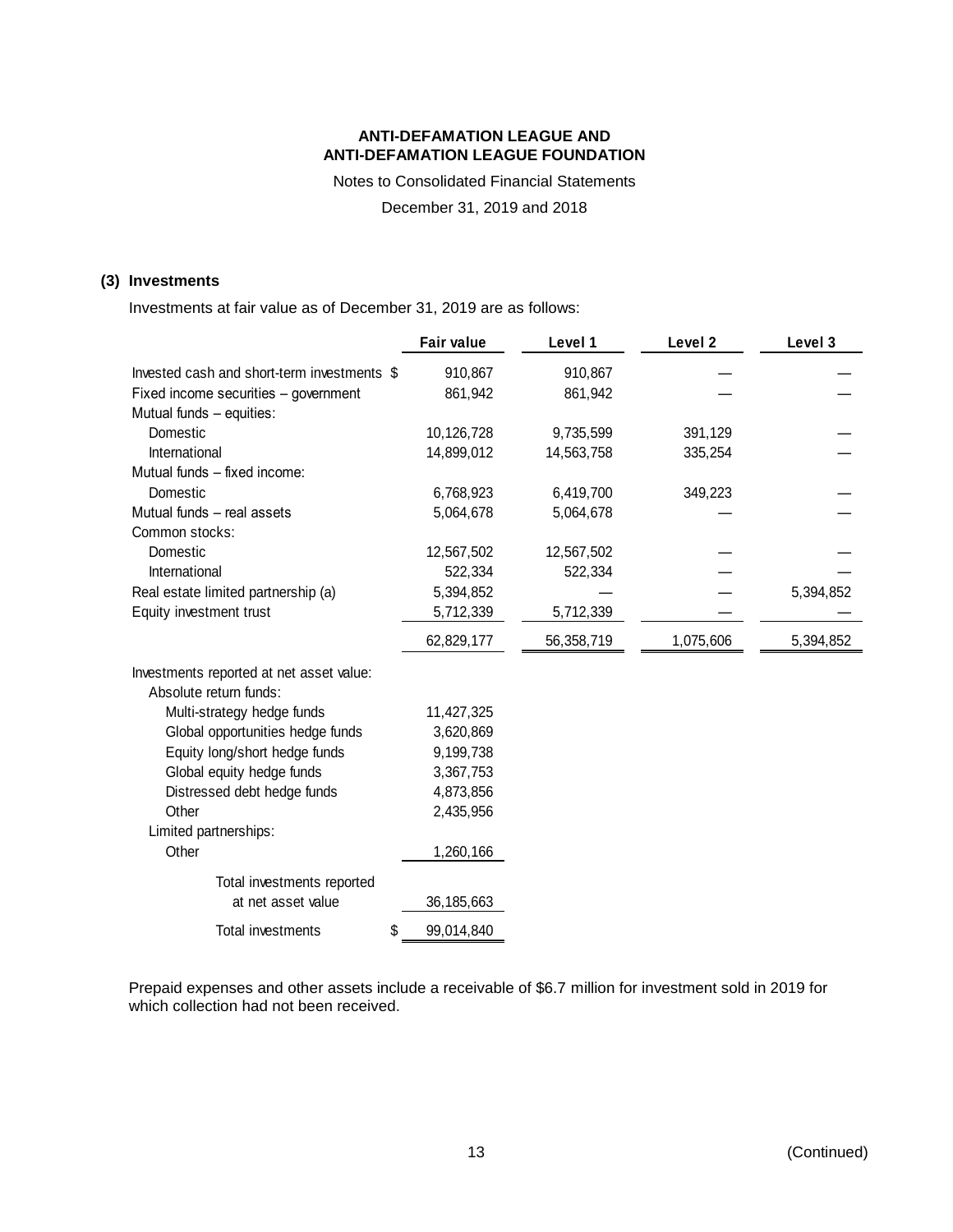Notes to Consolidated Financial Statements

December 31, 2019 and 2018

Investments at fair value as of December 31, 2018 are as follows:

|                                             | <b>Fair value</b> | Level 1    | Level <sub>2</sub> | Level 3   |
|---------------------------------------------|-------------------|------------|--------------------|-----------|
| Invested cash and short-term investments \$ | 883,542           | 883,542    |                    |           |
| Fixed income securities - government        | 1,223,372         | 1,019,072  | 204,300            |           |
| Mutual funds - equities:                    |                   |            |                    |           |
| Domestic                                    | 8,267,272         | 7,693,998  | 573,274            |           |
| International                               | 13,736,021        | 13,514,529 | 221,492            |           |
| Mutual funds - fixed income:                |                   |            |                    |           |
| Domestic                                    | 3,831,394         | 3,622,931  | 208,463            |           |
| Mutual funds - real assets                  | 5,712,163         | 5,712,163  |                    |           |
| Common stocks:                              |                   |            |                    |           |
| Domestic                                    | 11,382,228        | 11,382,228 |                    |           |
| International                               | 639,143           | 639,143    |                    |           |
| Real estate limited partnership (a)         | 5,394,852         |            |                    | 5,394,852 |
| Equity investment trust                     | 4,388,654         | 4,388,654  |                    |           |
|                                             | 55,458,641        | 48,856,260 | 1,207,529          | 5,394,852 |
| Investments reported at net asset value:    |                   |            |                    |           |
| Absolute return funds:                      |                   |            |                    |           |
| Multi-strategy hedge funds                  | 14,519,794        |            |                    |           |
| Global opportunities hedge funds            | 3,982,648         |            |                    |           |
| Equity long/short hedge funds               | 9,135,322         |            |                    |           |
| Global equity hedge funds                   | 2,856,450         |            |                    |           |
| Distressed debt hedge funds                 | 4,592,222         |            |                    |           |
| Other                                       | 1,717,917         |            |                    |           |
| Limited partnerships:                       |                   |            |                    |           |
| Other                                       | 1,093,413         |            |                    |           |
| Total investments reported                  |                   |            |                    |           |
| at net asset value                          | 37,897,766        |            |                    |           |
| <b>Total investments</b>                    | 93,356,407<br>\$  |            |                    |           |

(a) Represents a noncontrolling 13.69% interest in a real estate limited partnership which owns a residential apartment building located in Woodland Hills, California. The estimated fair value is based upon an independent appraisal of market value. Distributions are made when investments are realized.

There was no change in level 3 investments in 2019. The change of \$1.2 million in level 3 investments in 2018 was due to the appreciation in the fair value of the real estate limited partnership.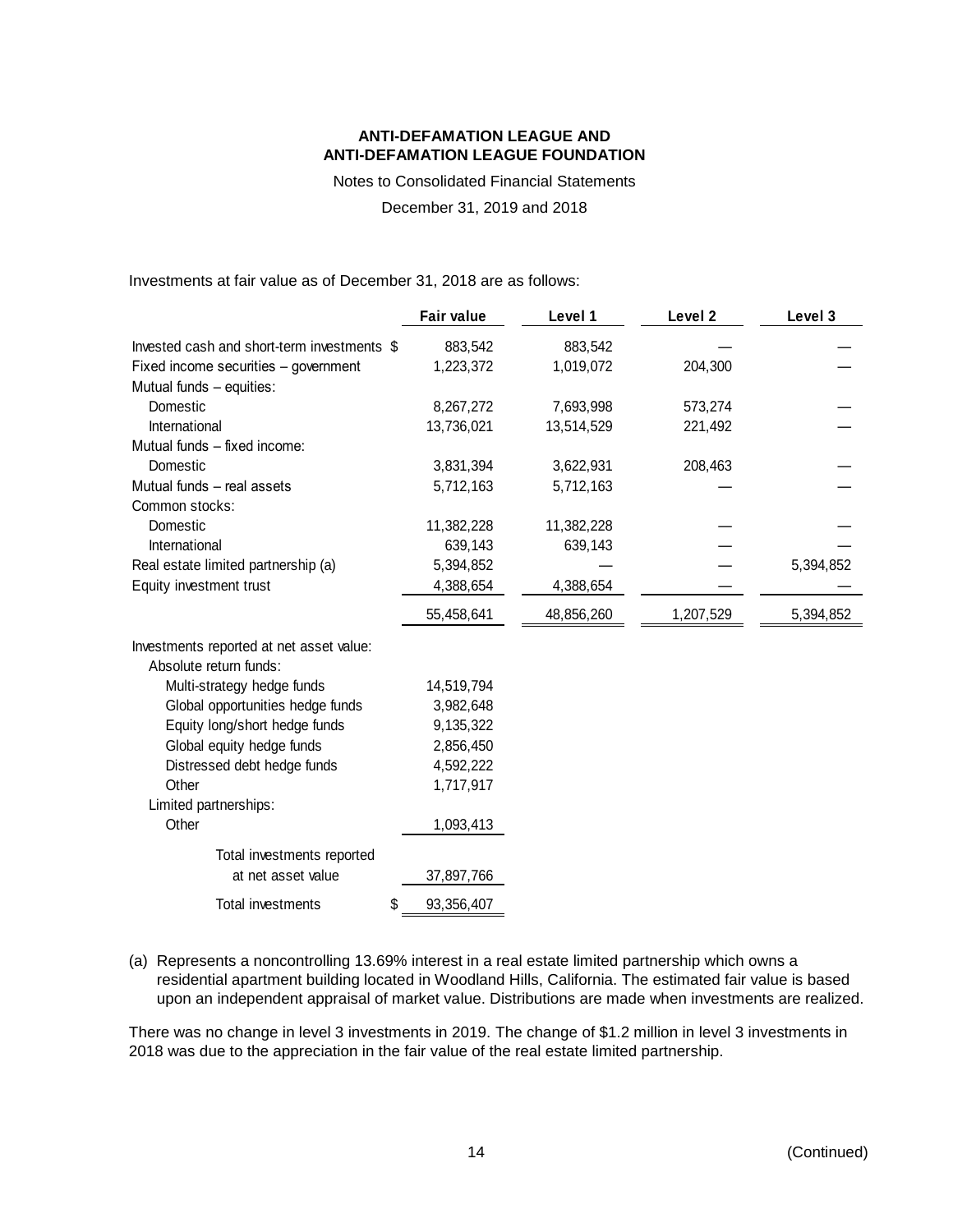Notes to Consolidated Financial Statements

December 31, 2019 and 2018

Information with respect to the strategies for investments which are reported at estimated fair value based upon net asset value per share (or its equivalent) is as follows:

**Multi-strategy hedge funds** – includes investments in funds that pursue multiple investment strategies that attempt to diversify risks and reduce volatility. Capital allocated to each of the strategies, as well as geographical areas, varies depending on market opportunities.

**Global opportunities hedge funds** – includes investments in funds that invest primarily in equity securities of Asian-Pacific and emerging market companies. A portion of the investment attempts to focus on event-driven investing while also using other hedging strategies.

**Equity long/short hedge funds** – includes investments in funds that invest both long and short primarily in U.S. equities. Investments are also made in fixed income securities and funds, depending on market conditions and opportunities to increase capital allocation to investments in foreign markets.

**Global equity hedge funds** – includes investments in common stocks of non-U.S. domiciled companies. Investments include both large-cap and small-cap issuers as well as opportunistic exposure to issuers in the emerging markets.

**Distressed debt hedge funds** – includes investments in funds that attempt to invest opportunistically in troubled companies. Investments encompass distressed debt, private equity, real estate, high yield bonds, and a number of hedge fund strategies.

**Other absolute return** – includes investments in funds that invest mainly in private equity, venture capital and income-producing publically traded master limited partnerships.

**Other limited partnerships** – includes investments in a domestic limited partnership, which invests in short-term liquid assets, stocks, and bonds. The partnership may also buy and sell put and call options for hedging purposes.

Information with respect to the redemption provisions of investments reported at net asset value is as follows as of December 31, 2019:

| <b>Redemption period</b>          |   | <b>Amount</b> |
|-----------------------------------|---|---------------|
| Daily with 30 days' notice        | S | 3,367,753     |
| Monthly with 30-60 days' notice   |   | 6,448,331     |
| Quarterly with 30-90 days' notice |   | 20,579,788    |
| Annually with 60-95 days' notice  |   | 1,260,166     |
| Semi-Monthly with 5 days' notice  |   | 3,419,568     |
| Closed end*                       |   | 1,110,057     |
| Total                             | S | 36,185,663    |

\* Distributions are made when investments are realized.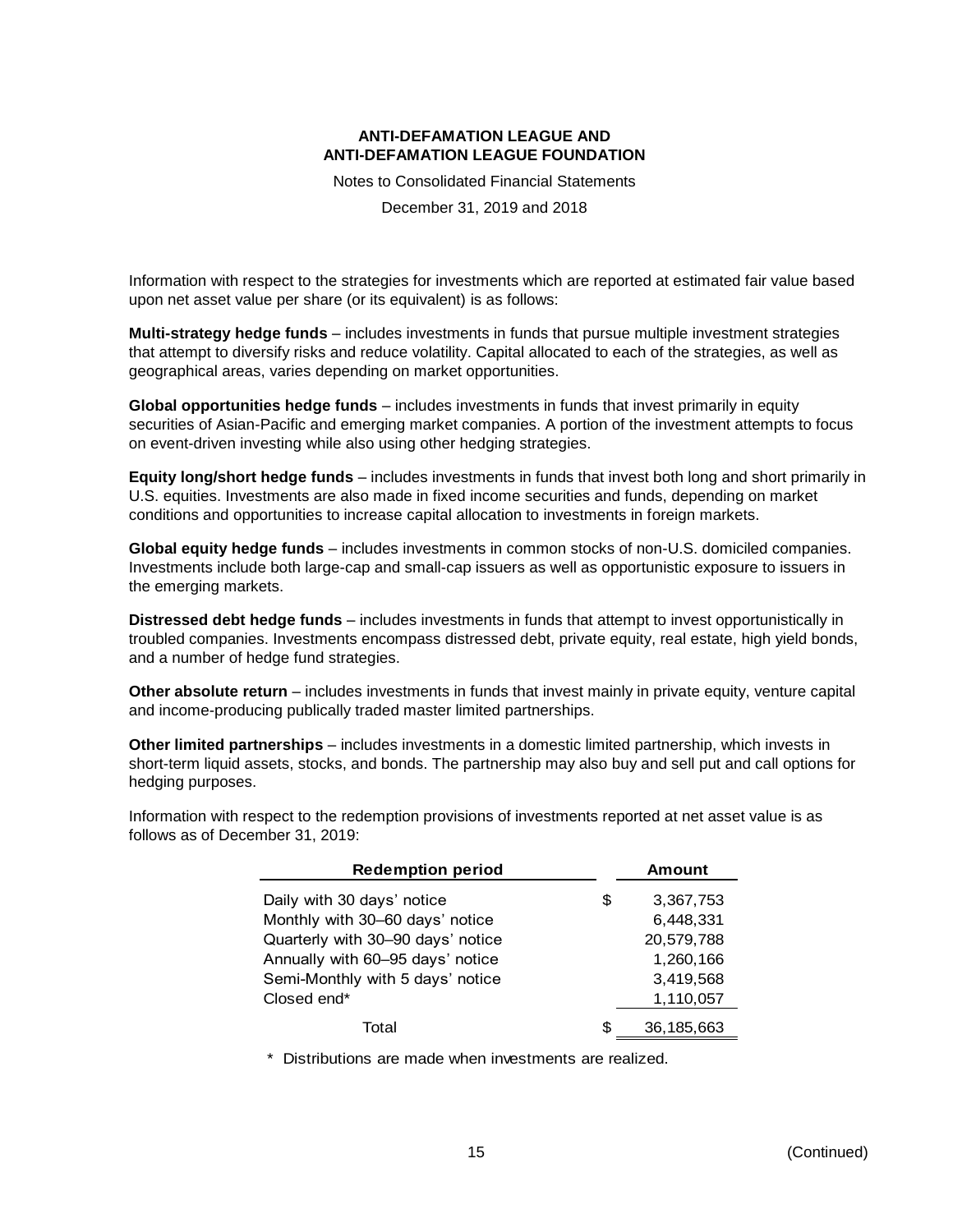Notes to Consolidated Financial Statements

December 31, 2019 and 2018

Investments include charitable trust and annuity funds of approximately \$10.2 million and \$9.9 million at December 31, 2019 and 2018, respectively.

Investment return (loss) for the years ended December 31, 2019 and 2018 is summarized as follows:

|                                                                                                                                                                                     |     | 2019                             | 2018                                  |
|-------------------------------------------------------------------------------------------------------------------------------------------------------------------------------------|-----|----------------------------------|---------------------------------------|
| Interest and dividends<br>Net appreciation (depreciation) in fair value of investments                                                                                              | \$  | 1,405,626<br>13, 135, 392        | 2,076,259<br>(9,074,047)              |
| Total investment return (loss)                                                                                                                                                      | SS. | 14,541,018                       | (6,997,788)                           |
| Reported in the consolidated statements of activities as follows:<br>Without donor restrictions – operating<br>Without donor restrictions - nonoperating<br>With donor restrictions | \$  | 903,402<br>302,881<br>13,334,735 | 638,935<br>(494,000)<br>(7, 142, 723) |
| Total investment return (loss)                                                                                                                                                      |     | 14,541,018                       | (6,997,788)                           |

### **(4) Contributions Receivable**

Contributions receivable at December 31, 2019 and 2018 are scheduled to be collected as follows:

|                                                        | 2019             | 2018          |
|--------------------------------------------------------|------------------|---------------|
| Within one year                                        | \$<br>22,833,281 | 18, 137, 382  |
| One to five years                                      | 14,470,275       | 7,639,447     |
| More than five years                                   | 682,466          | 522,466       |
|                                                        | 37,986,022       | 26,299,295    |
| Discount to present value at rates from 1.55% to 3.85% | (1,488,075)      | (831,061)     |
| Allowance for uncollectible contributions receivable   | (6, 165, 000)    | (4, 185, 000) |
|                                                        | 30,332,947       | 21,283,234    |

In 2019 and 2018, 11% and 19% of contributions receivable is from one donor, respectively.

Conditional pledges are not included as support until the conditions are substantially met. In 2017, ADL received a \$5,000,000 conditional pledge for certain fellowships and programs, of which, \$1,000,000 was recognized in the consolidated statements of activities during fiscal 2019 and 2018 respectively. The remaining conditional pledge balance of \$2,000,000 has not been recognized in the consolidated statements of activities.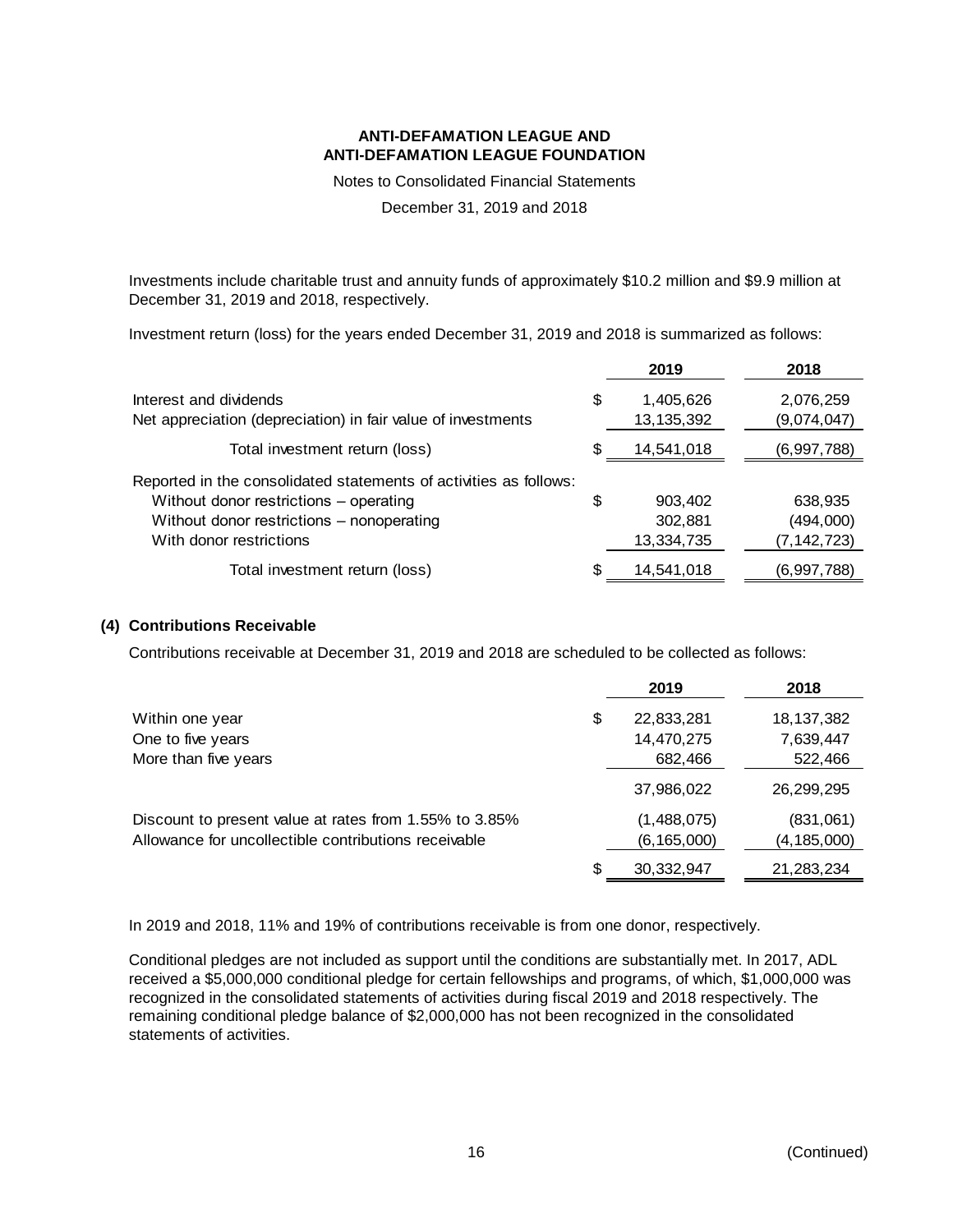Notes to Consolidated Financial Statements

December 31, 2019 and 2018

### **(5) Property and Equipment**

The components of property and equipment and their estimated useful lives at December 31, 2019 and 2018 are as follows:

|                                     | 2019            | 2018           | Useful lives |
|-------------------------------------|-----------------|----------------|--------------|
| Land                                | \$<br>1,150,224 | 1,150,224      | N/A          |
| <b>Buildings</b>                    | 4,150,445       | 4,150,445      | 30 years     |
| Leasehold and building improvements | 15,948,437      | 16,120,407     | $4-10$ years |
| Furniture and equipment             | 10,785,196      | 9,438,319      | 3-5 years    |
| Artwork                             | 197,470         | 197,470        | N/A          |
| Total                               | 32,231,772      | 31,056,865     |              |
| Less accumulated depreciation and   |                 |                |              |
| amortization                        | (23, 370, 705)  | (21, 826, 654) |              |
| Net property and equipment          | \$<br>8,861,067 | 9,230,211      |              |

### **(6) Employee Benefit Plans**

The Anti-Defamation League Retirement Plan (the Plan) is a qualified, noncontributory defined benefit pension plan sponsored by ADL and is subject to the provisions of the Employee Retirement Income Security Act of 1974, as amended (ERISA).

Effective December 31, 2010, the Plan was amended to freeze benefit accruals and participation under the Plan. The compensation amounts and service period used to calculate benefits were frozen on that date resulting in accrued benefits that will not change over time. As a result, the projected benefit obligation is equal to the accumulated benefit obligation, and there is no service cost recognized as a component of pension cost.

Prior to the Plan's freeze, all ADL employees were eligible to participate in the Plan except for leased employees, as defined under the Internal Revenue Code (Code), and employees who performed services for ADL for a non-U.S. subsidiary or affiliate of ADL. Eligible employees became participants in the Plan on the first day of the month following the period in which they were credited with at least 1,000 service hours. The Plan provides full vesting upon completion of five years of service. On the freeze date, the Plan was closed to new participants.

ADL's funding policy is to satisfy the minimum funding requirements of the Code and ERISA and to satisfy any funding obligations established by the Plan's administrator. For the Plan years ended December 31, 2019 and 2018, ADL's contributions met the minimum funding requirements of ERISA. On March 2, 2020, ADL made an additional contribution into the Plan in the amount of \$25 million.

The Plan's assets, which are held in trust by Wells Fargo Bank, N.A., as Trustee, are stated at fair value, and alternative investments are reported at net asset value. Plan assets are invested in accordance with the Plan's investment policy that sets forth a framework for the management and oversight of the assets, investment advisors, managers and funds of the Plan.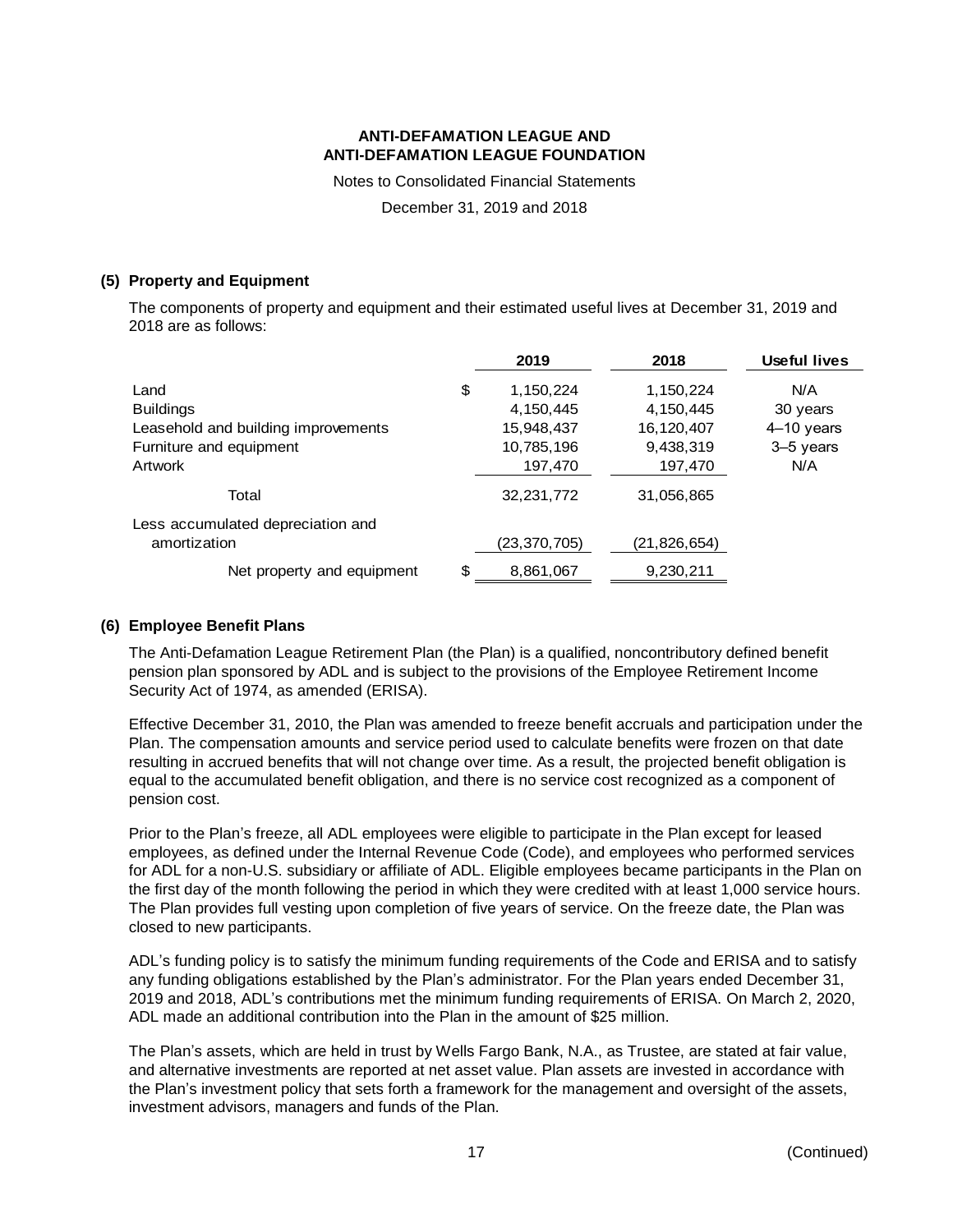Notes to Consolidated Financial Statements

December 31, 2019 and 2018

The following table provides information with respect to the Plan as of December 31, 2019 and 2018 and for the years then ended:

|                               |    | 2019       | 2018       |
|-------------------------------|----|------------|------------|
| Projected benefit obligation  | \$ | 70,237,453 | 64,977,611 |
| Plan assets, at fair value    |    | 43,735,349 | 38,997,996 |
| Unfunded status               | S  | 26,502,104 | 25,979,615 |
| Net periodic benefit cost     | \$ | 651,673    | 519,636    |
| <b>Employer contributions</b> |    | 2,859,367  | 2,383,634  |
| Benefits paid                 |    | 3,870,923  | 3,726,392  |

The discount rate used to determine the pension benefit obligation was 3.15% and 4.15% at December 31, 2019 and 2018, respectively.

Weighted average assumptions used to determine net periodic benefit cost at December 31, 2019 and 2018 were as follows:

|                                | 2019  | 2018  |
|--------------------------------|-------|-------|
| Discount rate                  | 4.15% | 3.49% |
| Expected return on plan assets | 6.50  | 6.50  |
| Rate of compensation increases | N/A   | N/A   |

As of December 31, 2019, the Plan's targeted and actual asset allocations are as follows:

|                                          | <b>Target</b> | <b>Actual</b> |
|------------------------------------------|---------------|---------------|
| Receivables for investments sold         | $0\%$         | $-$ %         |
| Invested cash and short-term investments | $0\% - 5\%$   | 2             |
| Mutual funds – fixed income              | 15%-45%       | 28            |
| Mutual funds $-$ equities                | 30%-50%       | 47            |
| Absolute return funds                    | 10%-30%       | 13            |
| Limited partnership - real estate        | $5% - 15%$    | 10            |
| Commodities                              | $0\% - 5\%$   |               |
| Total                                    |               | $100 \%$      |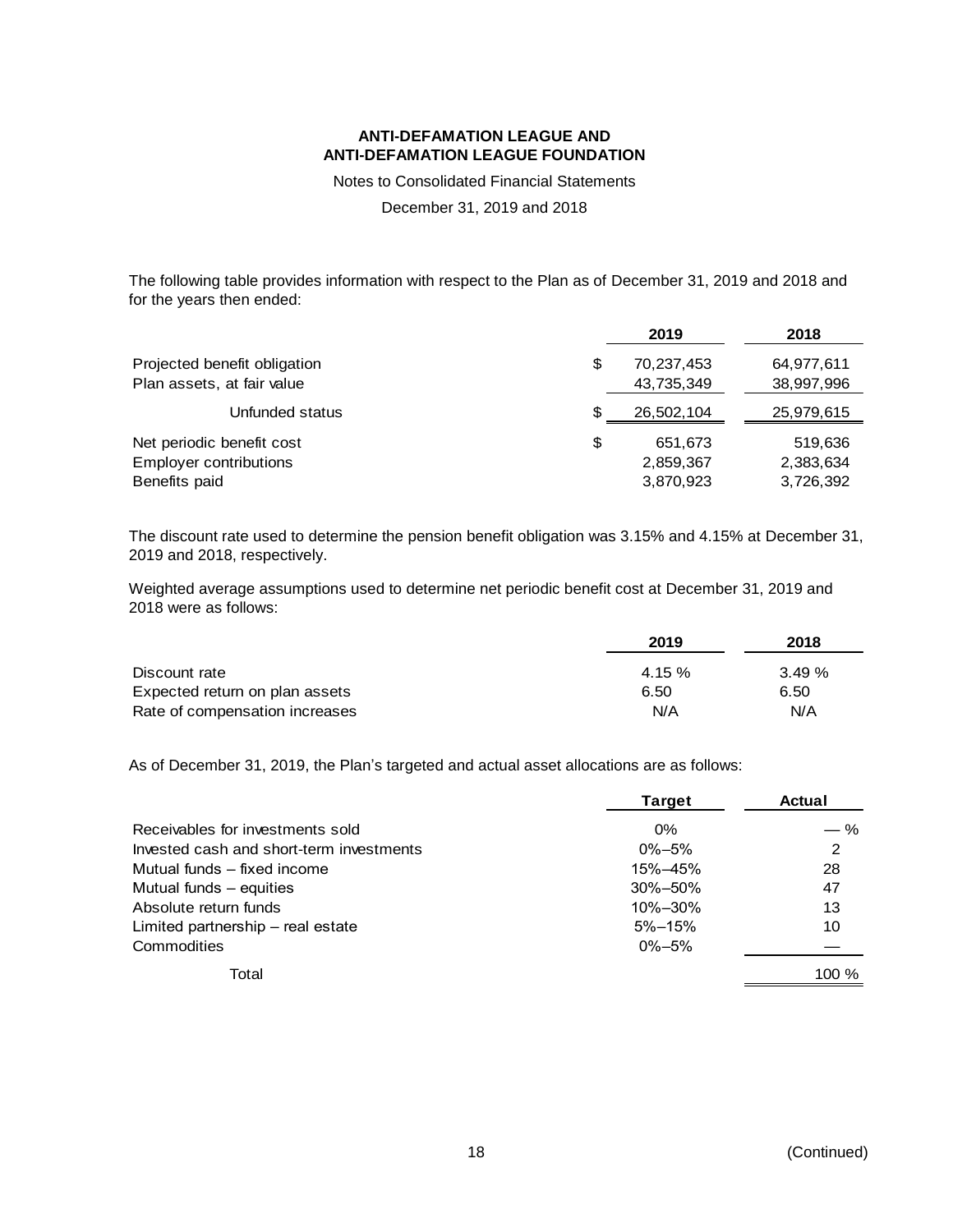Notes to Consolidated Financial Statements

December 31, 2019 and 2018

As of December 31, 2018, the Plan's targeted and actual asset allocations are as follows:

|                                          | <b>Target</b> | <b>Actual</b> |
|------------------------------------------|---------------|---------------|
| Receivables for investments sold         | $0\%$         | $-$ %         |
| Invested cash and short-term investments | $0\% - 5\%$   | 3             |
| Mutual funds - fixed income              | 15%-45%       | 30            |
| Mutual funds $-$ equities                | $30\% - 50\%$ | 42            |
| Absolute return funds                    | 10%-30%       | 13            |
| Limited partnership - real estate        | $5\% - 15\%$  | 9             |
| Commodities                              | $0\% - 5\%$   | 3             |
| Total                                    |               | $100 \%$      |

The Plan's assets at fair value as of December 31, 2019 are as follows:

|                                               | <b>Fair value</b> | Level 1     |
|-----------------------------------------------|-------------------|-------------|
| Invested cash and short-term investments      | \$<br>967,237     | 967,237     |
| Domestic – long only                          | 2,113,663         | 2,113,663   |
| Mutual funds - fixed income:                  |                   |             |
| Domestic                                      | 7,868,408         | 7,868,408   |
| International                                 | 1,726,961         | 1,726,961   |
| Balanced                                      | 2,737,346         | 2,737,346   |
| Mutual funds – equities:                      |                   |             |
| Domestic                                      | 9,395,747         | 9,395,747   |
| International                                 | 5,784,752         | 5,784,752   |
| <b>Balanced</b>                               | 3,133,222         | 3, 133, 222 |
|                                               | 33,727,336        | 33,727,336  |
| Investments reported at net asset value:      |                   |             |
| Multi-strategy hedge fund                     | 2,201,710         |             |
| Equity long/short hedge fund                  | 3,301,132         |             |
| Limited partnership - real estate             | 4,505,171         |             |
| Total investments reported at net asset value | 10,008,013        |             |
| Total investments                             | \$<br>43,735,349  |             |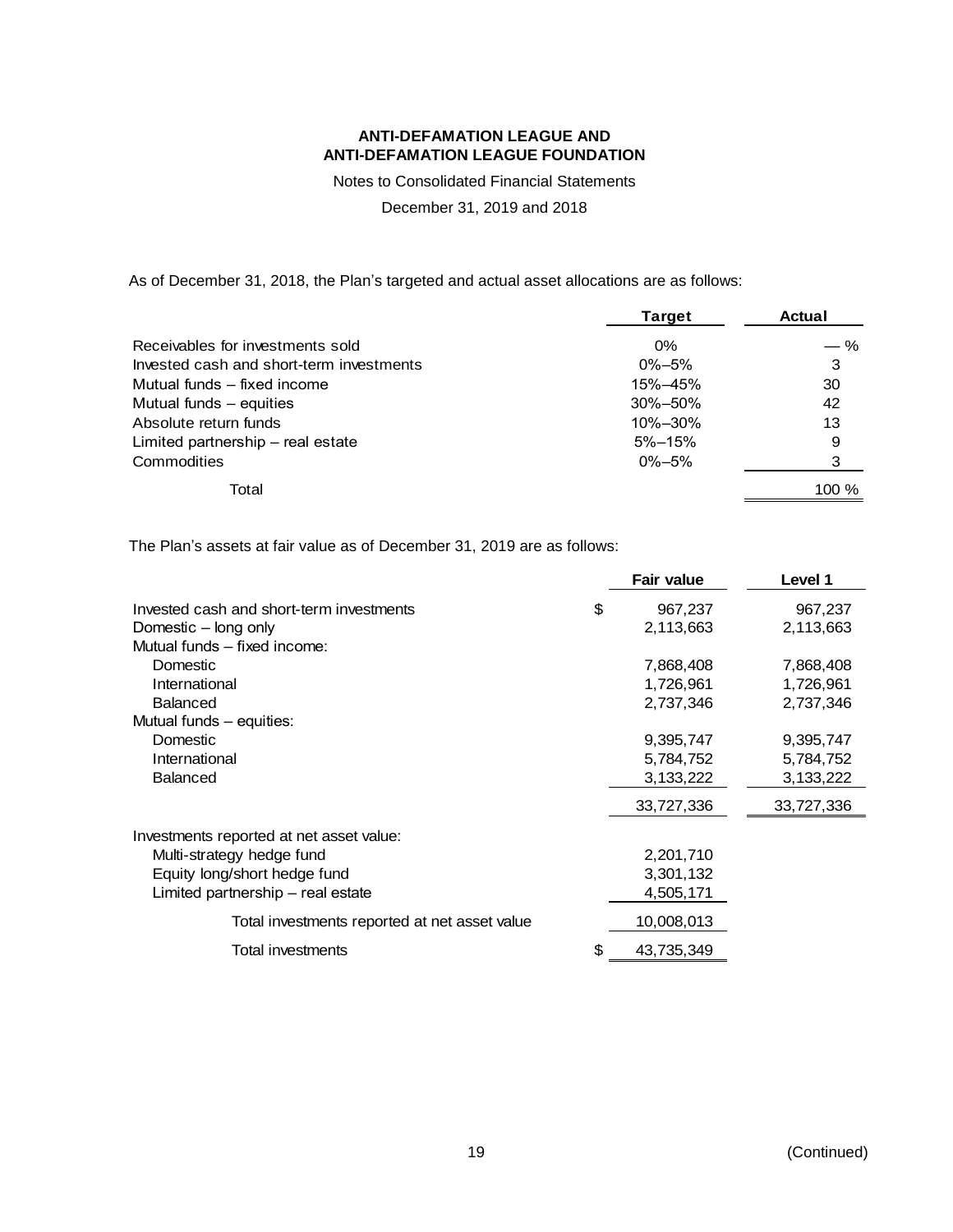Notes to Consolidated Financial Statements

December 31, 2019 and 2018

The Plan's assets at fair value as of December 31, 2018 are as follows:

|                                               |    | <b>Fair value</b> | Level 1    |
|-----------------------------------------------|----|-------------------|------------|
| Invested cash and short-term investments      | \$ | 1,351,300         | 1,351,300  |
| Mutual funds – fixed income:                  |    |                   |            |
| Domestic                                      |    | 7,241,086         | 7,241,086  |
| International                                 |    | 1,709,675         | 1,709,675  |
| <b>Balanced</b>                               |    | 2,633,132         | 2,633,132  |
| Mutual funds $-$ equities:                    |    |                   |            |
| Domestic                                      |    | 8,027,491         | 8,027,491  |
| International                                 |    | 5,730,245         | 5,730,245  |
| <b>Balanced</b>                               |    | 2,610,573         | 2,610,573  |
| Commodities trust                             |    | 1,110,765         | 1,110,765  |
|                                               |    | 30,414,267        | 30,414,267 |
| Investments reported at net asset value:      |    |                   |            |
| Multi-strategy hedge fund                     |    | 2,055,896         |            |
| Equity long/short hedge fund                  |    | 2,838,665         |            |
| Limited partnership - real estate             |    | 3,689,168         |            |
| Total investments reported at net asset value |    | 8,583,729         |            |
| Total investments                             | S  | 38,997,996        |            |

Information with respect to the strategies of the Plan's investments which are reported at estimated fair value based upon net asset value per share (or its equivalent) is as follows:

**Multi-strategy hedge fund** – a fund that pursues multiple investment strategies that attempt to diversify risks and reduce volatility. Capital allocated to each of the strategies, as well as geographical areas, varies depending on market opportunities.

**Equity long/short hedge fund** – a fund that seeks capital appreciation through investing in investment funds each of which utilizing various investment strategies including leverage.

**Real estate limited partnership** – a fund that invests in real estate securities. Depending on market conditions and opportunities, investments can shift between geographical regions in an attempt to enhance returns.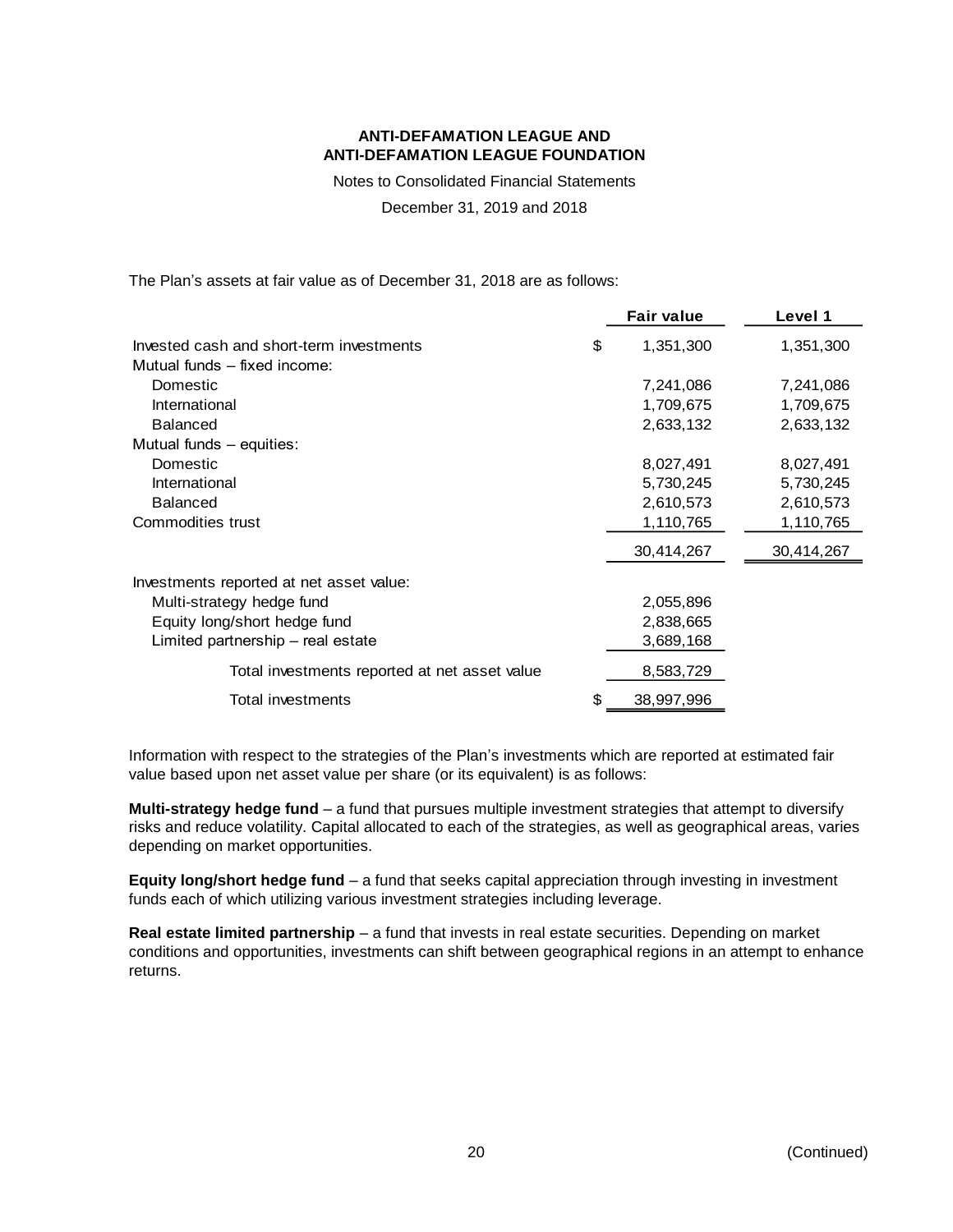Notes to Consolidated Financial Statements

December 31, 2019 and 2018

Information with respect to the redemption provisions of investments reported at net asset value is as follows as of December 31, 2019:

| <b>Redemption period</b>       |    | <b>Amount</b> |
|--------------------------------|----|---------------|
| Monthly with 15 days' notice   | \$ | 4,505,171     |
| Quarterly with 45 days' notice |    | 3,301,132     |
| Quarterly with 65 days' notice |    | 2,201,710     |
| Total                          | S  | 10,008,013    |

Plan benefits are expected to be paid from the Plan as follows:

| 2020      | \$<br>4,348,000 |
|-----------|-----------------|
| 2021      | 4,276,000       |
| 2022      | 4,289,000       |
| 2023      | 4,229,000       |
| 2024      | 4,239,000       |
| 2025-2029 | 19,750,000      |
|           |                 |

As of December 31, 2019, and 2018, amounts charged to net assets without donor restrictions but not yet recognized as a component of net periodic benefit cost total \$36,639,167 and \$33,908,985, respectively. The estimated net actuarial loss that will be amortized into net periodic benefit cost during 2020 is \$1,158,086.

ADL offers a defined contribution plan, the Anti-Defamation League 403(b) Defined Contribution Plan (403(b) Plan), which was established on January 1, 2012 pursuant to Section 403(b) of the Code. The 403(b) Plan covers all eligible employees of ADL and is subject to the provisions of ERISA. Employees are immediately eligible to participate in the 403(b) Plan for the purposes of making employee elective deferral contributions up to the maximum permitted under the Code. To be eligible to receive employer matching and non-matching contributions, participants must have completed one year of service with ADL.

ADL makes an annual non-matching contribution on behalf of each participant who is eligible for such contribution. For the years ended December 31, 2019 and 2018, the employer non-matching contribution was equal to 1% of eligible employees' compensation (as defined). Effective January 1, 2017, the 403(b) Plan was amended to include a provision for employer matching contributions, which are made to participants' accounts on a bi-weekly payroll basis. For the years ended December 31, 2019 and 2018, ADL matched 25% of the first 6% of eligible compensation that a participant contributed to the 403(b) Plan. Participants are 100% vested in the employer contribution (non-matching and matching contributions) after three years of credited service.

For the years ended December 31, 2019 and 2018, ADL made contributions (non-matching and matching) totaling \$680,000 and \$603,000, respectively.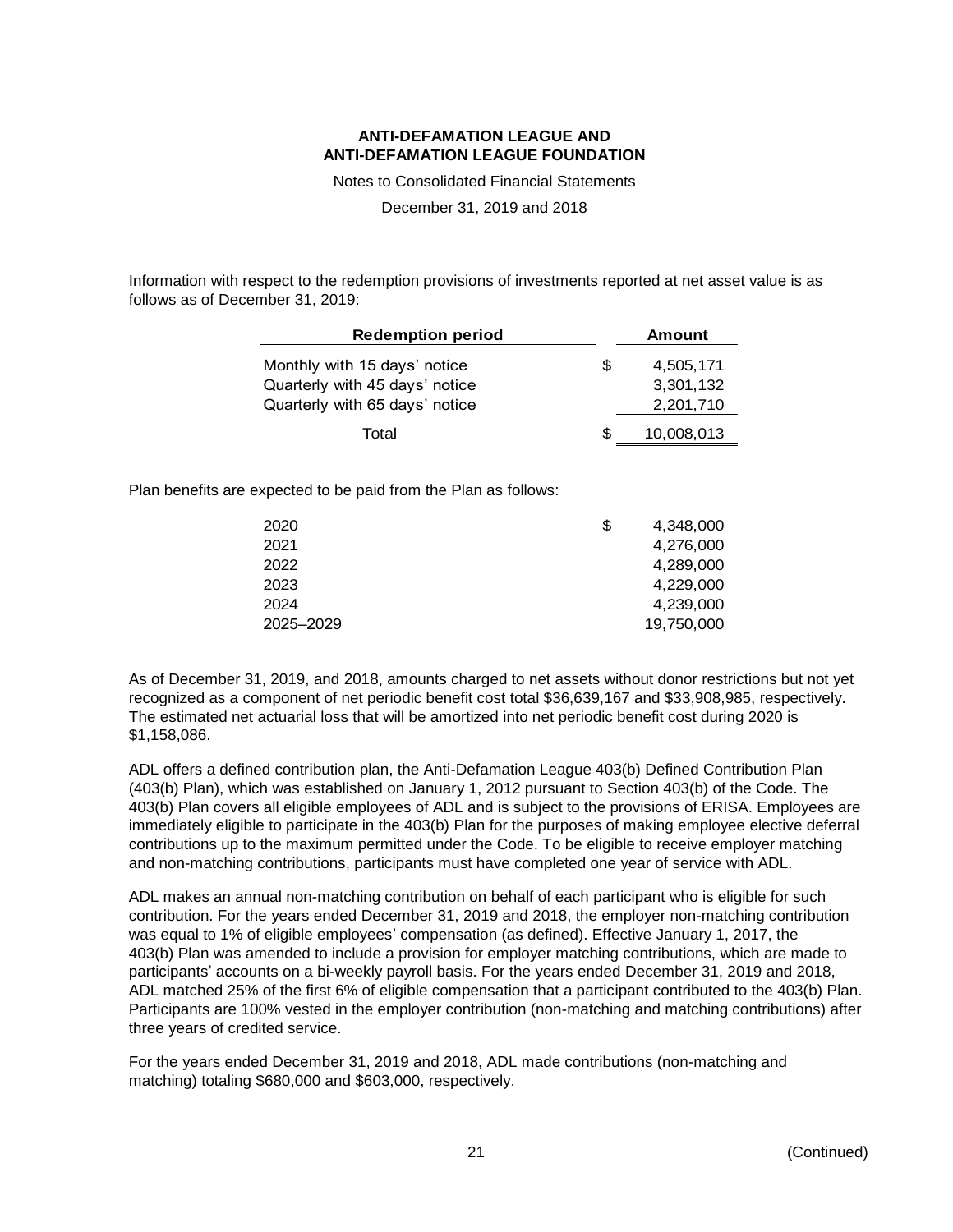Notes to Consolidated Financial Statements

December 31, 2019 and 2018

Long-term pension obligations also include amounts for a supplemental pension arrangement with a former key employee.

### **(7) Net Assets**

Net assets with purpose or time restrictions at December 31, 2019 and 2018 include the following restrictions:

|                                                                | 2019             | 2018       |
|----------------------------------------------------------------|------------------|------------|
| Regional operations                                            | \$<br>10,520,562 | 3,845,585  |
| Education                                                      | 13, 183, 355     | 9,364,459  |
| Policy and programs                                            | 3,449,710        | 2,838,616  |
| International affairs and interfaith programs                  | 1,117,735        | 126,852    |
| Leadership                                                     | 147,369          | 47,451     |
| Public awareness                                               | 350,000          | 236,550    |
| Appropriated endowment gains for the general activities of ADL | 521,691          | 304,398    |
| Future periods                                                 | 6,206,611        | 4,266,712  |
|                                                                | \$<br>35,497,033 | 21,030,623 |

Net assets with donor restrictions at December 31, 2019 and 2018 that are restricted to investment in perpetuity, the income from which is expendable to support the following:

|                                               | 2019             | 2018       |
|-----------------------------------------------|------------------|------------|
| Regional operations                           | \$<br>20,989,707 | 15,344,428 |
| Education                                     | 25,857,448       | 20,308,364 |
| Policy and programs                           | 4,734,751        | 4,062,763  |
| International affairs and interfaith programs | 248.279          | 1,145,106  |
| Leadership                                    | 5,269,608        | 4,770,835  |
| General activities of ADL                     | 30,263,523       | 27,379,719 |
|                                               | \$<br>87,363,316 | 73,011,215 |

ADL's endowment, held entirely by the Foundation, consists of individual donor-restricted endowment funds established for a variety of purposes. In 2015, ADL established two board-designated endowment funds totaling \$3.5 million. As of December 31, 2019, the value of total board-designated endowments was \$3.6 million.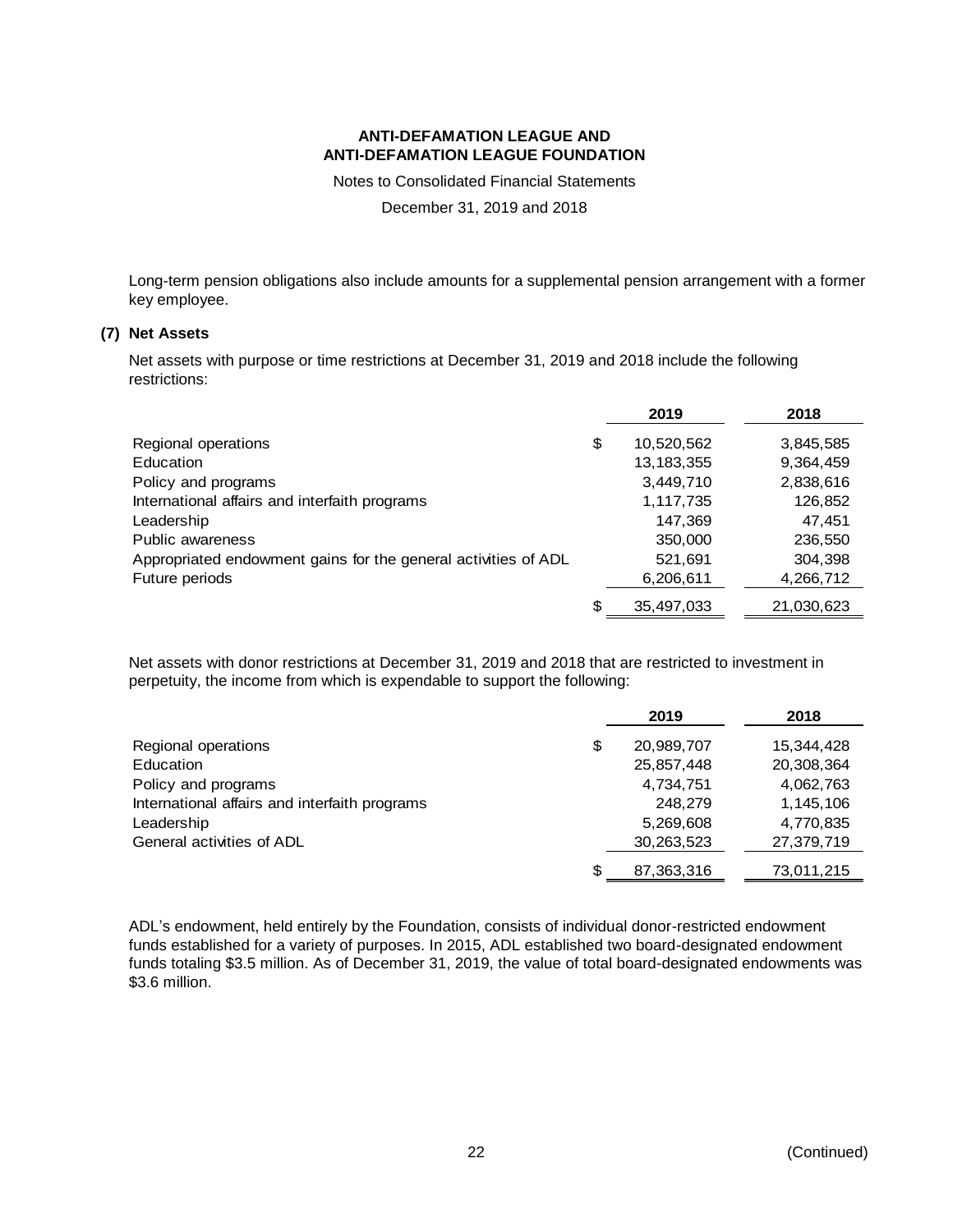Notes to Consolidated Financial Statements

December 31, 2019 and 2018

The following tables present the changes in ADL's donor-restricted endowment funds, inclusive of pledges, for the years ended December 31, 2019 and 2018:

|                                              |                                      | 2019                       |             |
|----------------------------------------------|--------------------------------------|----------------------------|-------------|
|                                              | <b>Without donor</b><br>restrictions | With donor<br>restrictions | Total       |
| Endowment net assets at December 31, 2018 \$ | 3,269,782                            | 73,011,215                 | 76,280,997  |
| Investment income                            | 43,683                               | 987.791                    | 1,031,474   |
| Net appreciation (realized and unrealized)   | 416,257                              | 9,899,595                  | 10,315,852  |
| Contributions                                |                                      | 6,706,463                  | 6,706,463   |
| Appropriation for expenditure                | (163,489)                            | (3,241,748)                | (3,405,237) |
| Endowment net assets at December 31, 2019 \$ | 3,566,233                            | 87,363,316                 | 90,929,549  |

|                                              |                                      | 2018                       |             |
|----------------------------------------------|--------------------------------------|----------------------------|-------------|
|                                              | <b>Without donor</b><br>restrictions | With donor<br>restrictions | Total       |
| Endowment net assets at December 31, 2017 \$ | 3,763,860                            | 77,128,564                 | 80,892,424  |
| Investment income                            | 63.289                               | 1,227,777                  | 1,291,066   |
| Net depreciation (realized and unrealized)   | (369, 174)                           | (7, 255, 613)              | (7,624,787) |
| Contributions                                |                                      | 5,108,879                  | 5,108,879   |
| Appropriation for expenditure                | (188,193)                            | (3, 198, 392)              | (3,386,585) |
| Endowment net assets at December 31, 2018 \$ | 3,269,782                            | 73,011,215                 | 76,280,997  |

### *(a) Funds with Deficiencies*

From time to time, the fair value of assets associated with an individual donor-restricted endowment fund may fall below the original value of the fund. Deficiencies of this nature are reported in net assets with donor restrictions in the accompanying consolidated balance sheets. As of December 31, 2019 and 2018, funds with an original gift value of \$24,592,549 and \$54,566,026, respectively, were "underwater" by \$605,817 and \$5,140,217, respectively. The investment policy permits spending of underwater endowments.

### *(b) Return Objective and Risk Parameters*

ADL has adopted investment policies for its endowment that attempt to provide a level of support, as determined by ADL's spending policy, while seeking to preserve the real value of the endowment assets over time. ADL relies on a total return strategy under which investment returns are achieved through both appreciation (realized and unrealized) and yield (interest and dividends). Investments are diversified by asset class, as well as by investment manager and style, with a focus on achieving long-term return objectives within prudent risk constraints.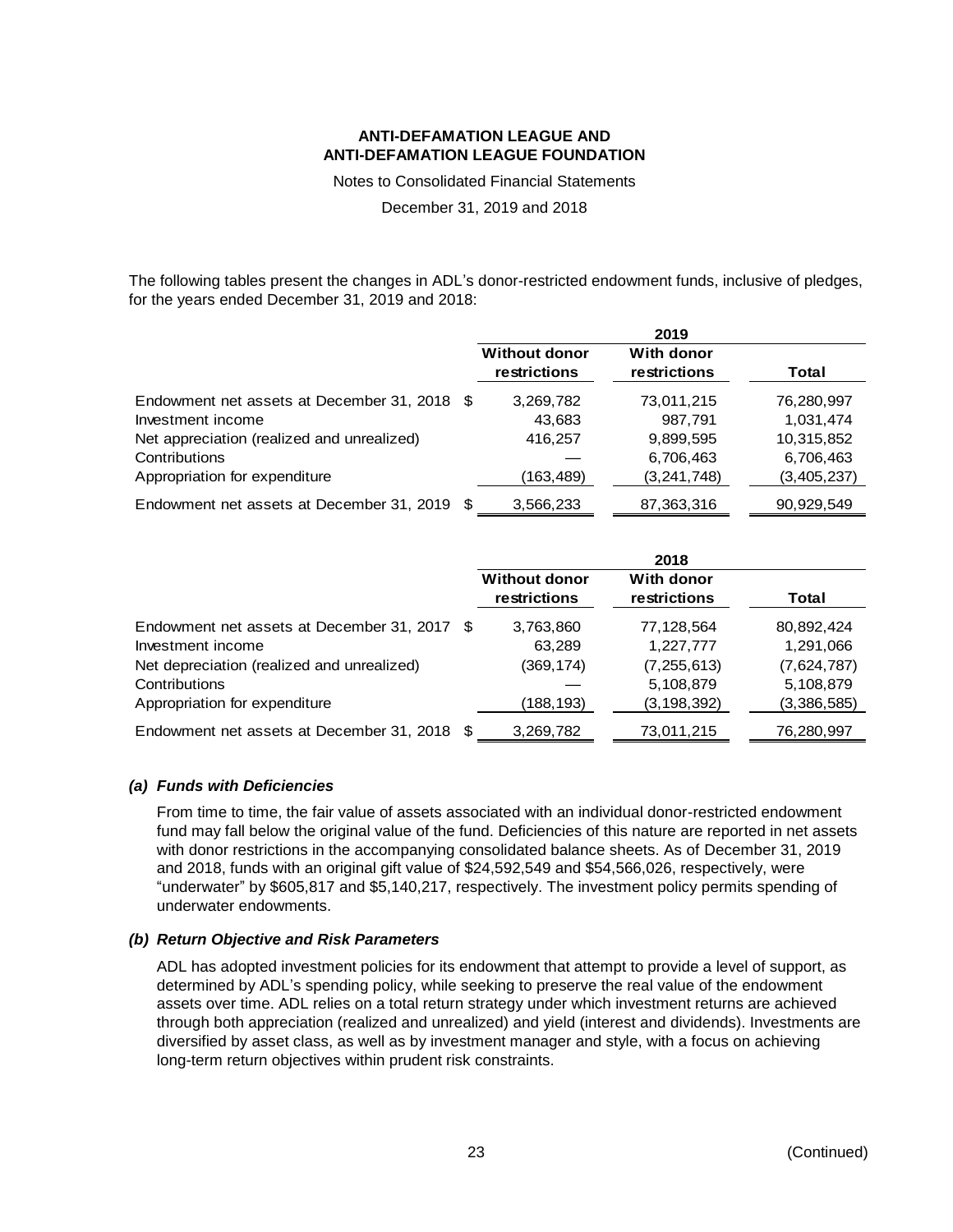Notes to Consolidated Financial Statements

December 31, 2019 and 2018

#### *(c) Spending Policy*

The Foundation has a policy of appropriating investment return on the endowment funds for spending at a rate of 5% of the fair value of the endowment, unless otherwise explicitly stipulated by the donor.

#### **(8) Commitments and Contingencies**

#### *(a) Operating Leases*

ADL occupies its National and New York regional office space in New York City under a lease agreement that expires in 2027. The agreement includes landlord incentives, escalation clauses, and a renewal option. Office space occupied by ADL's other regional offices is under lease agreements expiring at various dates through 2029. The leases are accounted for on a straight-line basis. Certain regional office leases include rent escalations and periods of free rent. The deferred landlord incentives (which are being recognized over the life of the lease) and the difference between straight-lining the rental charges and actual payments are reported as deferred rent in the accompanying consolidated balance sheets. Total rent expense approximated \$5.9 million and \$5.6 million for the years ended December 31, 2019 and 2018, respectively. Minimum annual rentals are as follows:

> Year ending December 31: \$ 4,901,000 4,754,000 4,572,000 4,585,000 4,594,000 2025 and thereafter 11,556,000 \$ 34,962,000

On October 29, 2015, the League entered into an 11-year sublease to rent 6,722 usable square feet of space within its National and New York City regional office beginning January 15, 2016. The lease terms provided for six months of tenant rent abatement. Future minimum rental receipts under the lease are as follows:

| Year ending December 31: |                 |
|--------------------------|-----------------|
| 2020                     | \$<br>316,000   |
| 2021                     | 343,000         |
| 2022                     | 343,000         |
| 2023                     | 343,000         |
| 2024                     | 343,000         |
| 2025 and thereafter      | 1,083,000       |
|                          | \$<br>2,771,000 |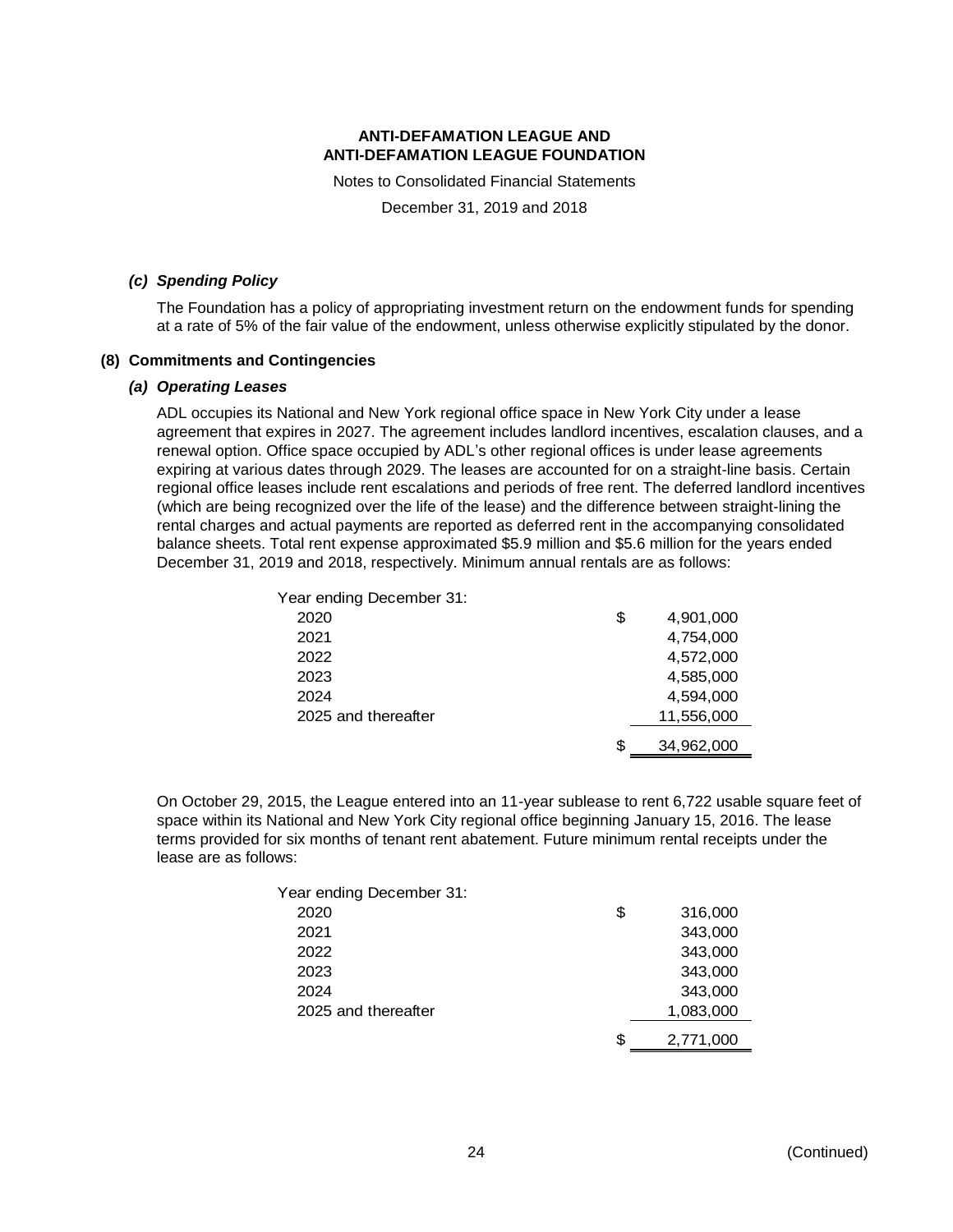Notes to Consolidated Financial Statements

December 31, 2019 and 2018

### *(b) Lines of Credit and Subsequent Borrowing*

The League and the Foundation each have a \$5 million line of credit with the same financial institution. The interest rate on all borrowings is LIBOR plus 55 basis points or the prime rate, as selected by ADL. As of December 31, 2019 and 2018, the League and the Foundation each had an outstanding balance of \$4 million from these lines totaling \$8 million of borrowings under the credit lines. Interest paid for the years ended December 31, 2019 and 2018 was approximately \$224,000 and \$209,000, respectively. These lines are due March 1, 2021.

The League entered into a loan agreement with a financial institution on February 3, 2020 in the amount of \$30 million. The loan was refinanced on April 2, 2020 with an interest rate of 2.6% and matures on April 1, 2030. The loan is subject to certain financial covenants and is guaranteed by the Foundation. The proceeds of the loan were used to fund the \$25 million contributions to Anti-Defamation League Retirement Plan as indicated in note 6. The remaining balance of the loan has been set aside for potential funding of the Plan in the future.

### **(9) Liquidity and Availability**

As of December 31, 2019 and 2018, financial assets and liquidity resources available within one year for general expenditure, such as operating expenses, were as follows:

|                                                                                                                                                      |    | 2019            | 2018           |
|------------------------------------------------------------------------------------------------------------------------------------------------------|----|-----------------|----------------|
| Cash and cash equivalents                                                                                                                            | \$ | 24,168,981      | 20,807,348     |
| Contributions receivable, net                                                                                                                        |    | 30,332,947      | 21,283,234     |
| Investments                                                                                                                                          |    | 99,014,840      | 93,356,407     |
| Total financial assets available                                                                                                                     |    | 153,516,768     | 135,446,989    |
| Less those unavailable for general expenditure within one year,<br>due to:<br>Restricted by donors with time and purpose restrictions                |    |                 |                |
| that will not be available in the next year                                                                                                          |    | (14, 333, 336)  | (11, 287, 869) |
| Endowment funds                                                                                                                                      |    | (87, 363, 316)  | (73, 011, 215) |
| Total amounts unavailable for general<br>expenditures within one year                                                                                |    | (101, 696, 652) | (84, 299, 084) |
| Less amounts unavailable to management without board's<br>approval that are board-designated<br>Add subsequent year's endowment payout available for |    | (3,566,233)     | (3,269,782)    |
| general expenditures                                                                                                                                 |    | 3,104,331       | 3,005,756      |
| Add liquidity resources from other assets                                                                                                            |    | 6,725,399       |                |
| Add liquidity resources from bank lines of credit                                                                                                    |    | 2,000,000       | 2,000,000      |
| Total financial assets and liquidity resources                                                                                                       |    |                 |                |
| available within one year                                                                                                                            | S  | 60,083,613      | 52,883,879     |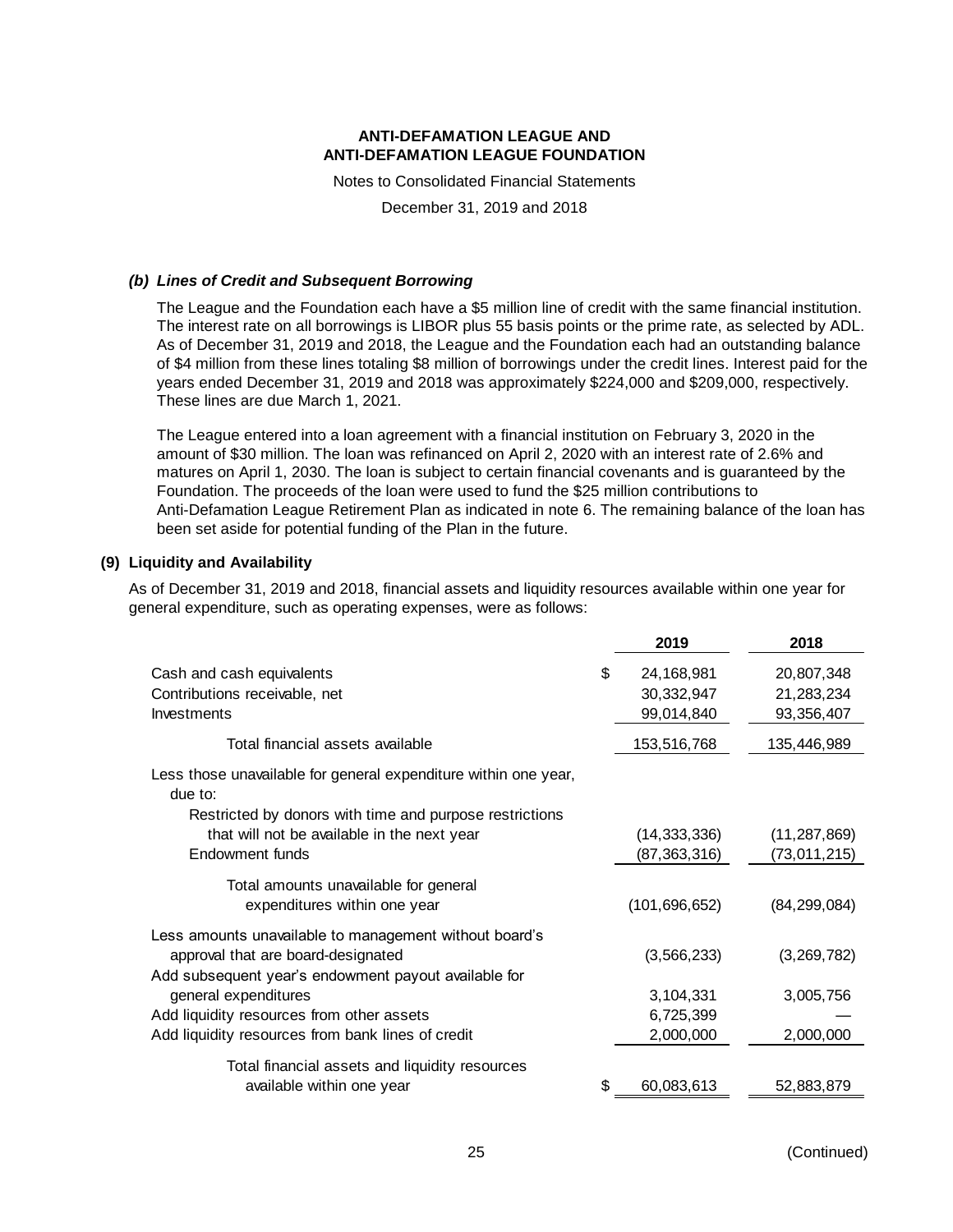Notes to Consolidated Financial Statements

December 31, 2019 and 2018

ADL's cash flows have seasonal variations during the year attributable to a concentration of contributions received at year-end. To manage liquidity, ADL maintains lines of credit that are drawn upon as needed during the year to manage cash flows. Amounts outstanding under these lines of credit were \$8,000,000 as of December 31, 2019 and 2018. See note 8(b) for a description of the lines of credit. In addition, ADL manages its liquidity by developing and adopting annual operating and capital budgets that provide sufficient funds for general expenditures. Regular, monthly actual-to-budget/forecast comparison reporting at the department level and quarterly comparison reporting to actual and current budget occur.

#### **(10) Subsequent Events**

In connection with the preparation of the consolidated financial statements, ADL evaluated events after the consolidated balance sheet date of December 31, 2019 through August 27, 2020, which was the date the consolidated financial statements were available to be issued. ADL invests in various investment securities and relies on fundraising to support its operations. The spread of coronavirus (COVID-19) around the world in 2020 has caused significant volatility in U.S. and international markets. There is significant uncertainty around the breadth and duration of business disruptions related to COVID-19, as well as its impact on the U.S. and international economies and, as such, ADL is unable to determine if it will have a material impact to its consolidated financial position and changes in net assets in the future. As of April 28, 2020, ADL received a \$7.4 million loan for the Paycheck Protection Program (PPP). The proceeds from the loan were used to pay payroll, rent and utilities. This loan will be forgiven if certain conditions are met.

No additional events have occurred that would require adjustments to or further disclosure in the accompanying consolidated financial statements.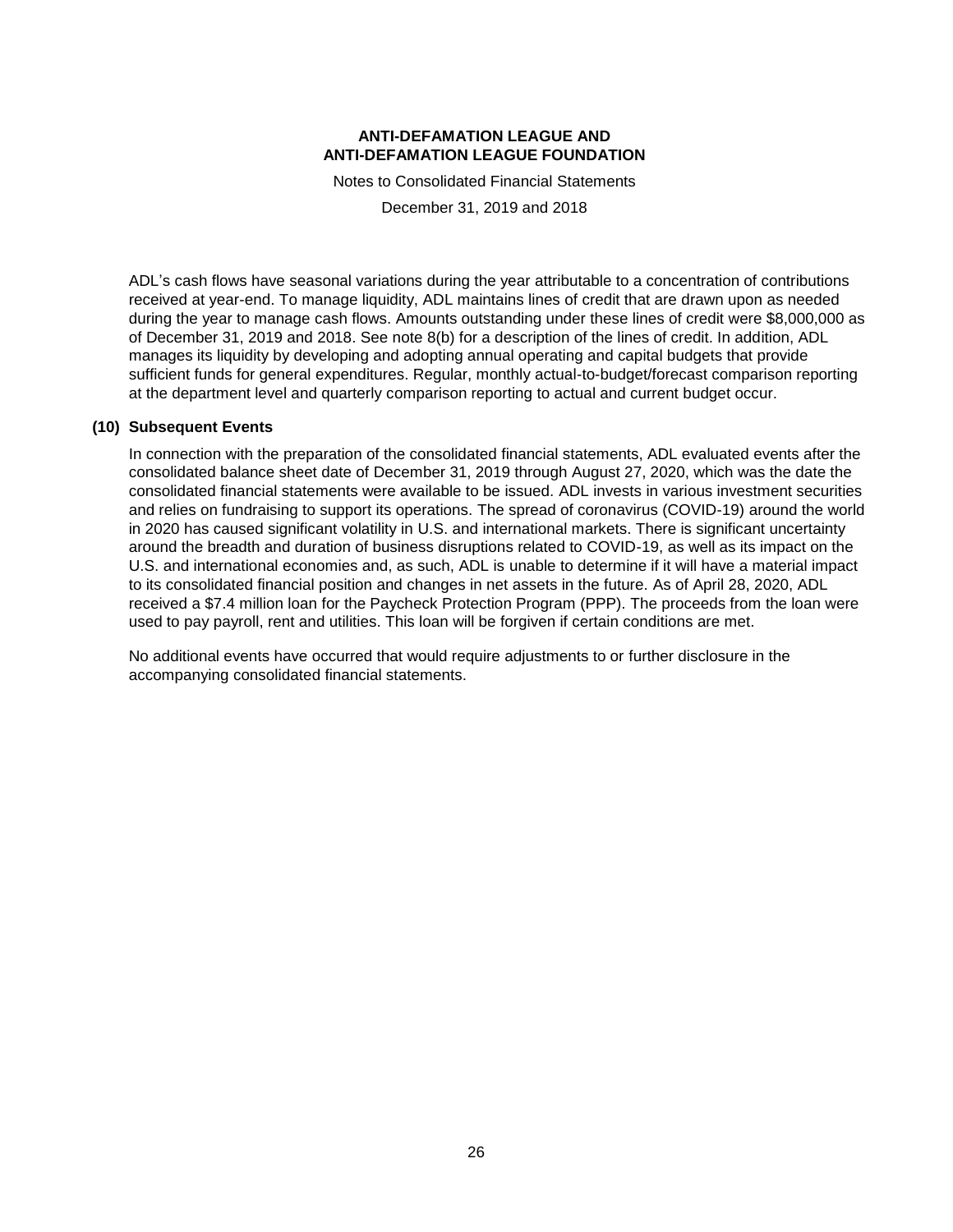**Schedule 1**

#### **ANTI-DEFAMATION LEAGUE AND ANTI-DEFAMATION LEAGUE FOUNDATION**

Consolidating Balance Sheet

December 31, 2019

| <b>Assets</b>                                                                                                                                                                                                                                                     | League                                                                           | <b>Foundation</b>                                                          | <b>Eliminations</b>      | <b>Consolidated</b><br>total                                                 |  |
|-------------------------------------------------------------------------------------------------------------------------------------------------------------------------------------------------------------------------------------------------------------------|----------------------------------------------------------------------------------|----------------------------------------------------------------------------|--------------------------|------------------------------------------------------------------------------|--|
| Cash and cash equivalents<br>Contributions receivable, net<br>Prepaid expenses and other assets<br>Investments<br>Property and equipment, net<br>Due from the League                                                                                              | \$<br>19,071,360<br>18,464,619<br>1,590,959<br>575,655<br>7,092,656              | 5,097,621<br>11,868,328<br>9,853,289<br>98,439,185<br>1,768,411<br>311,455 | (311, 455)               | 24,168,981<br>30,332,947<br>11,444,248<br>99,014,840<br>8,861,067            |  |
| <b>Total assets</b>                                                                                                                                                                                                                                               | \$<br>46,795,249                                                                 | 127,338,289                                                                | (311, 455)               | 173,822,083                                                                  |  |
| <b>Liabilities and Net Assets</b>                                                                                                                                                                                                                                 |                                                                                  |                                                                            |                          |                                                                              |  |
| Liabilities:<br>Accounts payable and accrued expenses<br>Borrowings under lines of credit<br>Deferred rent<br>Liabilities under charitable trusts and annuity<br>agreements<br>Long-term pension obligations<br>Due to the Foundation<br><b>Total liabilities</b> | \$<br>8,102,918<br>4,000,000<br>5,768,532<br>24,511,559<br>311,455<br>42,694,464 | 1,002,124<br>4,000,000<br>6,917,475<br>2,650,210<br>14,569,809             | (311, 455)<br>(311, 455) | 9,105,042<br>8,000,000<br>5,768,532<br>6,917,475<br>27,161,769<br>56,952,818 |  |
| Net assets (accumulated deficit):<br>Net assets (deficit) without donor restrictions:<br>Available for operations<br>Long-term pension obligations<br>Board-designated endowment                                                                                  | 4,138,754<br>(24, 511, 559)                                                      | 13,465,698<br>(2,650,210)<br>3,566,233                                     |                          | 17,604,452<br>(27, 161, 769)<br>3,566,233                                    |  |
| Total net assets (deficit), net of<br>long-term pension obligations                                                                                                                                                                                               | (20, 372, 805)                                                                   | 14,381,721                                                                 |                          | (5,991,084)                                                                  |  |
| Net assets with donor restrictions:<br>Purpose restricted<br>Endowment fund                                                                                                                                                                                       | 24,473,590                                                                       | 11,023,443<br>87,363,316                                                   |                          | 35,497,033<br>87,363,316                                                     |  |
| Total net assets with donor restrictions                                                                                                                                                                                                                          | 24,473,590                                                                       | 98,386,759                                                                 |                          | 122,860,349                                                                  |  |
| Total net assets                                                                                                                                                                                                                                                  | 4,100,785                                                                        | 112,768,480                                                                |                          | 116,869,265                                                                  |  |
| Total liabilities and net assets                                                                                                                                                                                                                                  | \$<br>46,795,249                                                                 | 127,338,289                                                                | (311, 455)               | 173,822,083                                                                  |  |

See accompanying independent auditors' report.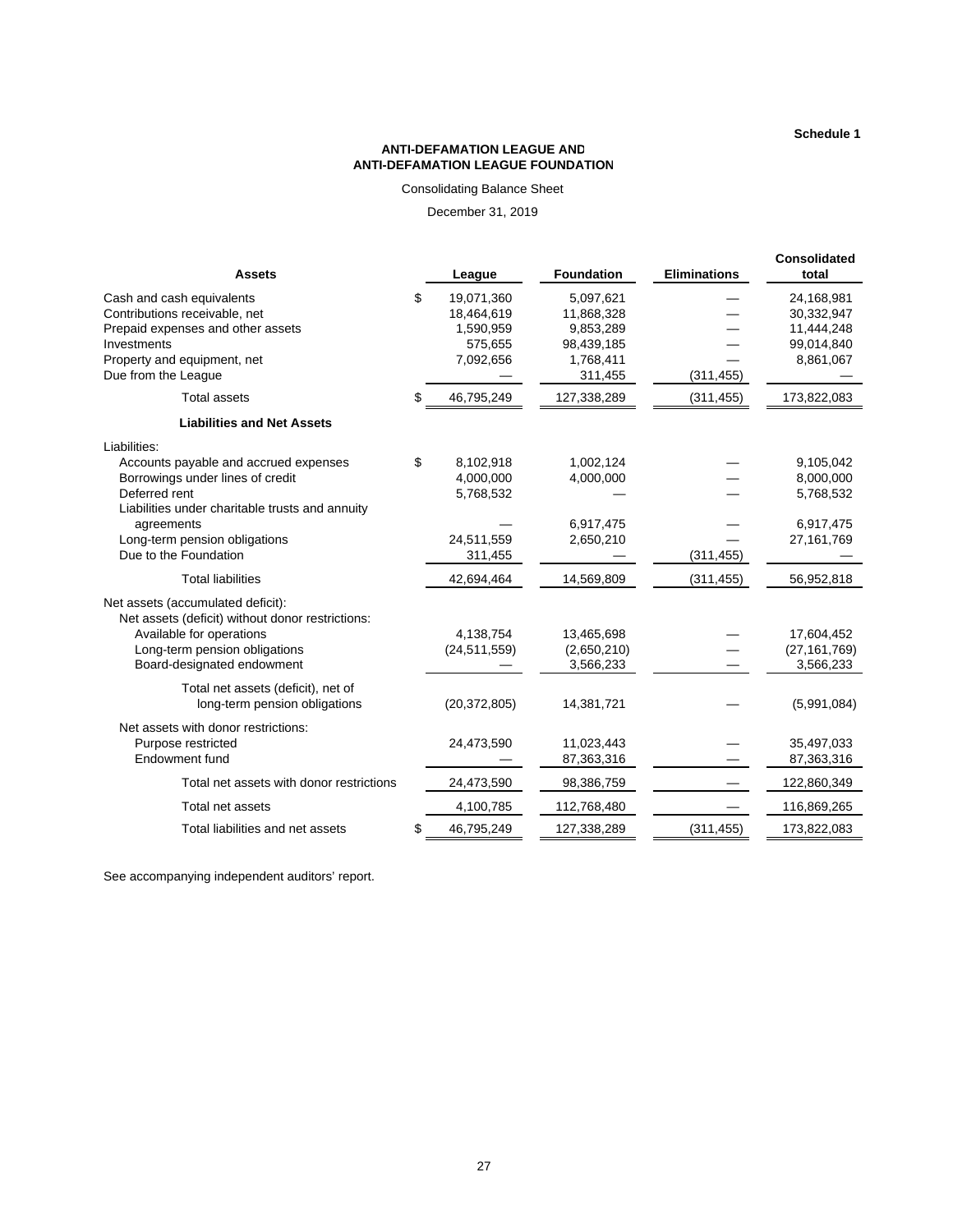**Schedule 2**

#### **ANTI-DEFAMATION LEAGUE AND ANTI-DEFAMATION LEAGUE FOUNDATION**

#### Consolidating Statement of Activities

Year ended December 31, 2019

|                                                                                                                                                                                                                                   | League                                       | <b>Foundation</b>                                            | <b>Eliminations</b> | <b>Consolidated</b><br>total                      |
|-----------------------------------------------------------------------------------------------------------------------------------------------------------------------------------------------------------------------------------|----------------------------------------------|--------------------------------------------------------------|---------------------|---------------------------------------------------|
| Changes in net assets without donor restrictions:                                                                                                                                                                                 |                                              |                                                              |                     |                                                   |
| Operating revenues:<br>Contributions (including the League's special events revenue of \$17,650,000)<br>Less:                                                                                                                     | \$<br>61,611,177                             | 7,809,073                                                    |                     | 69,420,250                                        |
| Provision for uncollectible contributions receivable<br>Direct special events expenses                                                                                                                                            | (1,500,000)<br>(4,601,953)                   | 147,976                                                      |                     | (1,352,024)<br>(4,601,953)                        |
| Contributions, net                                                                                                                                                                                                                | 55,509,224                                   | 7,957,049                                                    |                     | 63,466,273                                        |
| Rental income from the League<br>Endowment return expended and other investment return<br>Other income<br>Net assets released from restrictions in satisfaction of time and purpose<br>Transfer to the League from the Foundation | 1,549,329<br>13,004,777<br>6,648,413         | 291,946<br>4,145,150<br>(1, 210, 230)<br>(6,648,413)         | (291, 946)          | 4,145,150<br>1,549,329<br>11,794,547              |
| Total operating revenues                                                                                                                                                                                                          | 76,711,743                                   | 4.535.502                                                    | (291.946)           | 80.955.299                                        |
| Operating expenses:<br>Program services<br>Administration<br>Development                                                                                                                                                          | 58,799,349<br>9,061,066<br>8,774,133         | 2,115,957<br>1,060,040<br>2,926,894                          | (291, 946)          | 60.623.360<br>10,121,106<br>11,701,027            |
| Total operating expenses                                                                                                                                                                                                          | 76,634,548                                   | 6,102,891                                                    | (291, 946)          | 82,445,493                                        |
| Excess (deficiency) of operating revenues over operating expenses                                                                                                                                                                 | 77,195                                       | (1, 567, 389)                                                |                     | (1,490,194)                                       |
| Nonoperating activities:<br>Investment return greater than amount appropriated<br>Net periodic benefit cost<br>Pension charge other than net periodic benefit cost<br>Other, net<br>Transfer to the League from the Foundation    | 6,430<br>(586, 506)<br>(2,457,164)<br>68,247 | 296,451<br>(65, 167)<br>(273, 018)<br>(60, 281)<br>(68, 247) |                     | 302,881<br>(651, 673)<br>(2,730,182)<br>(60, 281) |
| Total nonoperating activities                                                                                                                                                                                                     | (2,968,993)                                  | (170, 262)                                                   |                     | (3, 139, 255)                                     |
| Decrease in net assets without donor restrictions                                                                                                                                                                                 | (2,891,798)                                  | (1,737,651)                                                  |                     | (4.629.449)                                       |
| Changes in net assets with donor restrictions:<br>Contributions:<br>Endowment fund contributions (note 7)                                                                                                                         |                                              | 6,706,463                                                    |                     | 6,706,463                                         |
| Other restricted contributions                                                                                                                                                                                                    | 22.411.782                                   | 2,021,000                                                    |                     | 24,432,782                                        |
| Total contributions with donor restrictions                                                                                                                                                                                       | 22,411,782                                   | 8,727,463                                                    |                     | 31,139,245                                        |
| Change in the value of charitable trust and annuity agreements<br>Investment return<br>Net assets released from restrictions:                                                                                                     |                                              | (619, 174)<br>13,334,735                                     |                     | (619, 174)<br>13,334,735                          |
| Satisfaction of time and purpose and reclassifications<br>Endowment return appropriated<br>Transfer to the League from the Foundation                                                                                             | (13,004,777)<br>1,049,656                    | 1,210,230<br>(3,241,748)<br>(1,049,656)                      |                     | (11, 794, 547)<br>(3,241,748)                     |
| Increase in net assets with donor restrictions                                                                                                                                                                                    | 10,456,661                                   | 18,361,850                                                   |                     | 28,818,511                                        |
| Increase in net assets                                                                                                                                                                                                            | 7,564,863                                    | 16,624,199                                                   |                     | 24,189,062                                        |
| (Accumulated deficit) net assets at beginning of year                                                                                                                                                                             | (3,464,078)                                  | 96,144,281                                                   |                     | 92,680,203                                        |
| Net assets at end of year                                                                                                                                                                                                         | \$<br>4,100,785                              | 112,768,480                                                  |                     | 116,869,265                                       |

See accompanying independent auditors' report.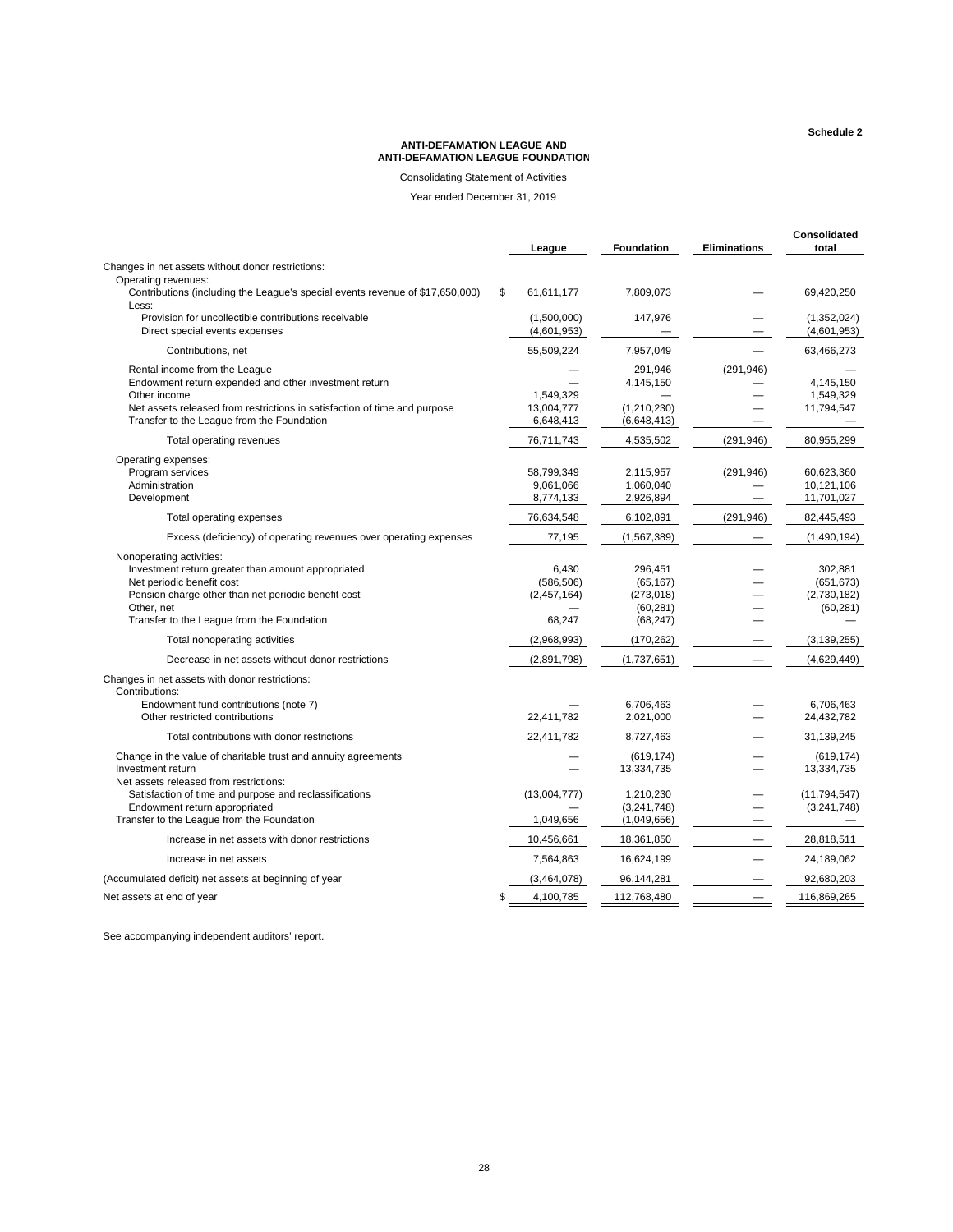Consolidating Schedule of Functional Expenses – Operating for Anti-Defamation League

Year ended December 31, 2019

|                                                                                                                                                    | <b>Program services</b> |                                                                   |                                                             |                                                                 |                                                              |                                                           | <b>Supporting services</b>                                 |                                                                     |                                                                  |                                                               |                                                                      |                                                                          |
|----------------------------------------------------------------------------------------------------------------------------------------------------|-------------------------|-------------------------------------------------------------------|-------------------------------------------------------------|-----------------------------------------------------------------|--------------------------------------------------------------|-----------------------------------------------------------|------------------------------------------------------------|---------------------------------------------------------------------|------------------------------------------------------------------|---------------------------------------------------------------|----------------------------------------------------------------------|--------------------------------------------------------------------------|
|                                                                                                                                                    |                         | Regional<br>operations                                            | Education                                                   | Policy and<br>programs                                          | International<br>affairs and<br>interfaith<br>programs       | Leadership                                                | Marketing<br>and<br>communications                         | Total<br>program<br>services                                        | Administration                                                   | Development                                                   | <b>Total</b><br>supporting<br>services                               | Total<br>expenses                                                        |
| <b>Salaries</b><br>Personnel welfare and other related expenses                                                                                    |                         | 13.184.443<br>3,645,519                                           | 2.597.949<br>822,746                                        | 6.039.647<br>1,701,978                                          | 1,719,982<br>453,305                                         | 903.306<br>266,397                                        | 3,246,260<br>955,544                                       | 27.691.587<br>7,845,489                                             | 3.350.674<br>1,128,984                                           | 4.537.737<br>1,280,306                                        | 7.888.411<br>2,409,290                                               | 35.579.998<br>10,254,779                                                 |
| Total salaries and related expenses                                                                                                                |                         | 16,829,962                                                        | 3,420,695                                                   | 7,741,625                                                       | 2,173,287                                                    | 1,169,703                                                 | 4,201,804                                                  | 35,537,076                                                          | 4,479,658                                                        | 5,818,043                                                     | 10,297,701                                                           | 45,834,777                                                               |
| Projects and functions<br>Office services and occupancy<br>Travel, meetings, and conferences<br>Research materials<br>Legal and financial<br>Other |                         | 2.054.309<br>3,625,398<br>1.221.419<br>14.157<br>1.251<br>148,077 | 1.921.726<br>795,995<br>432,139<br>1.276<br>6,027<br>92,170 | 1,669,982<br>2,025,699<br>372,958<br>197,816<br>2,350<br>95,237 | 2.280.514<br>456,906<br>365,035<br>3,886<br>17,585<br>99,061 | 237.068<br>390,309<br>1,755,288<br>213<br>1,762<br>71,509 | 312,542<br>,431,755<br>70,997<br>40,724<br>1.175<br>47,958 | 9.476.141<br>8,726,062<br>4,217,836<br>258,072<br>30,150<br>554,012 | 594.391<br>2,595,759<br>46,606<br>18.763<br>296.156<br>1,029,733 | 1.427.234<br>1,308,405<br>75,479<br>96,159<br>7.624<br>41,189 | 2.021.625<br>3,904,164<br>122,085<br>114.922<br>303,780<br>1,070,922 | 11,497,766<br>12,630,226<br>4,339,921<br>372,994<br>333,930<br>1,624,934 |
| Total operating expenses                                                                                                                           |                         | 23.894.573                                                        | 6.670.028                                                   | 12,105,667                                                      | 5.396.274                                                    | 3.625.852                                                 | 7,106,955                                                  | 58,799,349                                                          | 9.061.066                                                        | 8.774.133                                                     | 17,835,199                                                           | 76.634.548                                                               |

See accompanying independent auditors' report.

**Schedule 3**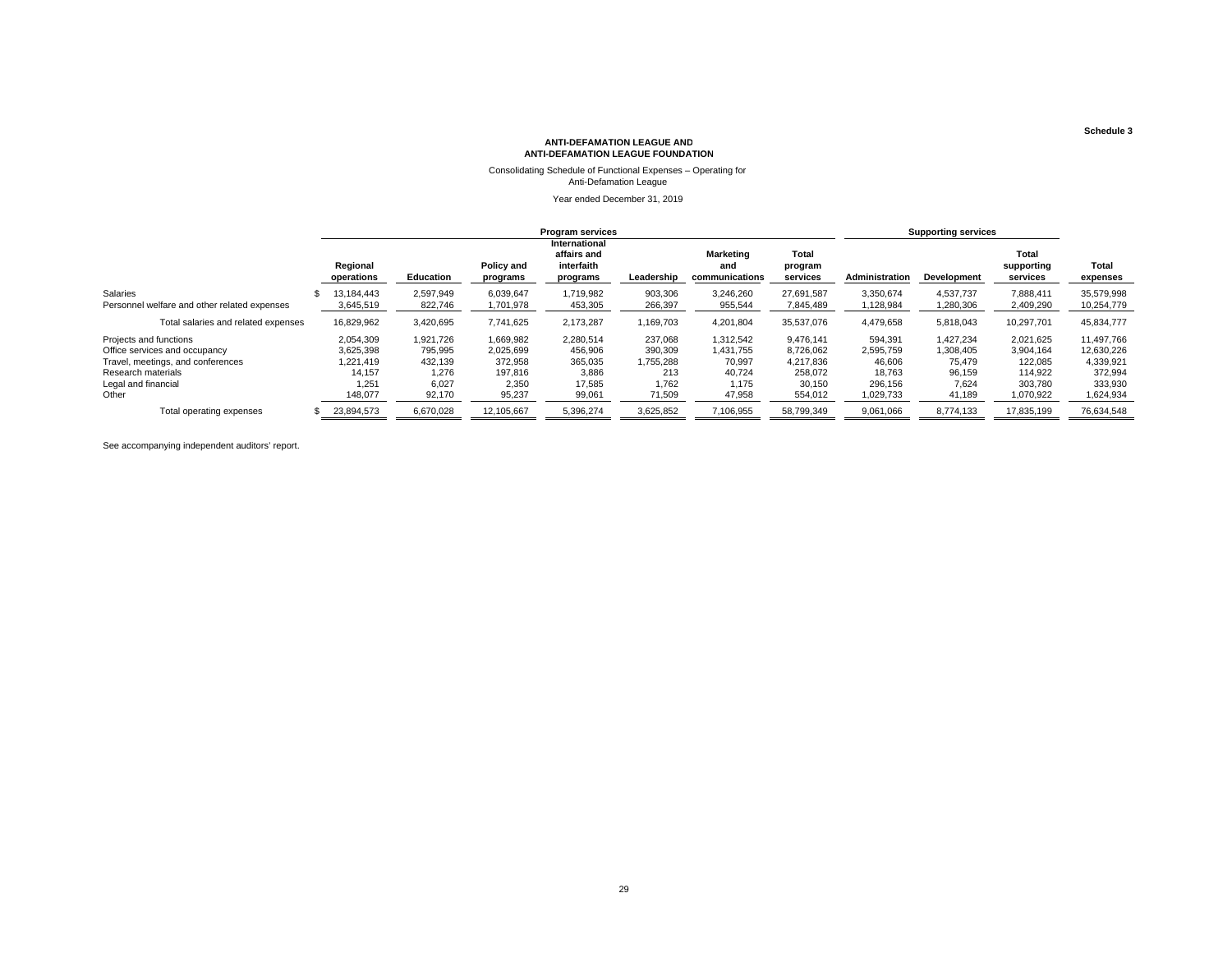Consolidating Schedule of Functional Expenses – Operating for Anti-Defamation League Foundation

Year ended December 31, 2019

|                                              | <b>Program services</b> |                        |                  |                        |                                                        |            | <b>Supporting services</b>         |                              |                |             |                                        |                   |
|----------------------------------------------|-------------------------|------------------------|------------------|------------------------|--------------------------------------------------------|------------|------------------------------------|------------------------------|----------------|-------------|----------------------------------------|-------------------|
|                                              |                         | Regional<br>operations | <b>Education</b> | Policy and<br>programs | International<br>affairs and<br>interfaith<br>programs | Leadership | Marketing<br>and<br>communications | Total<br>program<br>services | Administration | Development | <b>Total</b><br>supporting<br>services | Total<br>expenses |
| Salaries                                     |                         | 477.775                | 291.482          | 119.026                | 57.166                                                 | 62,317     | $\overline{\phantom{m}}$           | 1.007.766                    | 444.689        | 1,428,688   | 1,873,377                              | 2.881.143         |
| Personnel welfare and other related expenses |                         | 132,666                | 80,937           | 33,051                 | 15,874                                                 | 17,304     |                                    | 279,832                      | 123,479        | 396,711     | 520,190                                | 800,022           |
| Total salaries and related expenses          |                         | 610,441                | 372,419          | 152,077                | 73,040                                                 | 79,621     |                                    | 1,287,598                    | 568,168        | 1,825,399   | 2,393,567                              | 3,681,165         |
| Projects and functions                       |                         | 11,349                 | 139,557          |                        | 40                                                     | 1,837      | –                                  | 152,783                      |                |             | –                                      | 152,783           |
| Office services and occupancy                |                         | 247,323                | 170,011          | 95,797                 | 37,623                                                 | 39,252     |                                    | 590,006                      | 162,048        | 584,794     | 746,842                                | 1,336,848         |
| Travel, meetings, and conferences            |                         | 14,262                 | 28,523           | 21,392                 | 14,262                                                 | 7.131      | —                                  | 85,570                       | 28,523         | 51.124      | 79,647                                 | 165,217           |
| Research materials                           |                         |                        |                  | $\sim$                 | —                                                      |            | —                                  | $\overline{\phantom{m}}$     | 3.000          | 144,843     | 147.843                                | 147,843           |
| Legal and financial                          |                         |                        |                  |                        |                                                        |            |                                    | $\hspace{0.05cm}$            | 211.886        | 11.157      | 223,043                                | 223,043           |
| Other                                        |                         |                        |                  |                        |                                                        |            |                                    |                              | 86,415         | 309,577     | 395,992                                | 395,992           |
| Total operating expenses                     |                         | 883,375                | 710,510          | 269,266                | 124,965                                                | 127,841    |                                    | 2,115,957                    | 1,060,040      | 2,926,894   | 3,986,934                              | 6,102,891         |

See accompanying independent auditors' report.

**Schedule 4**